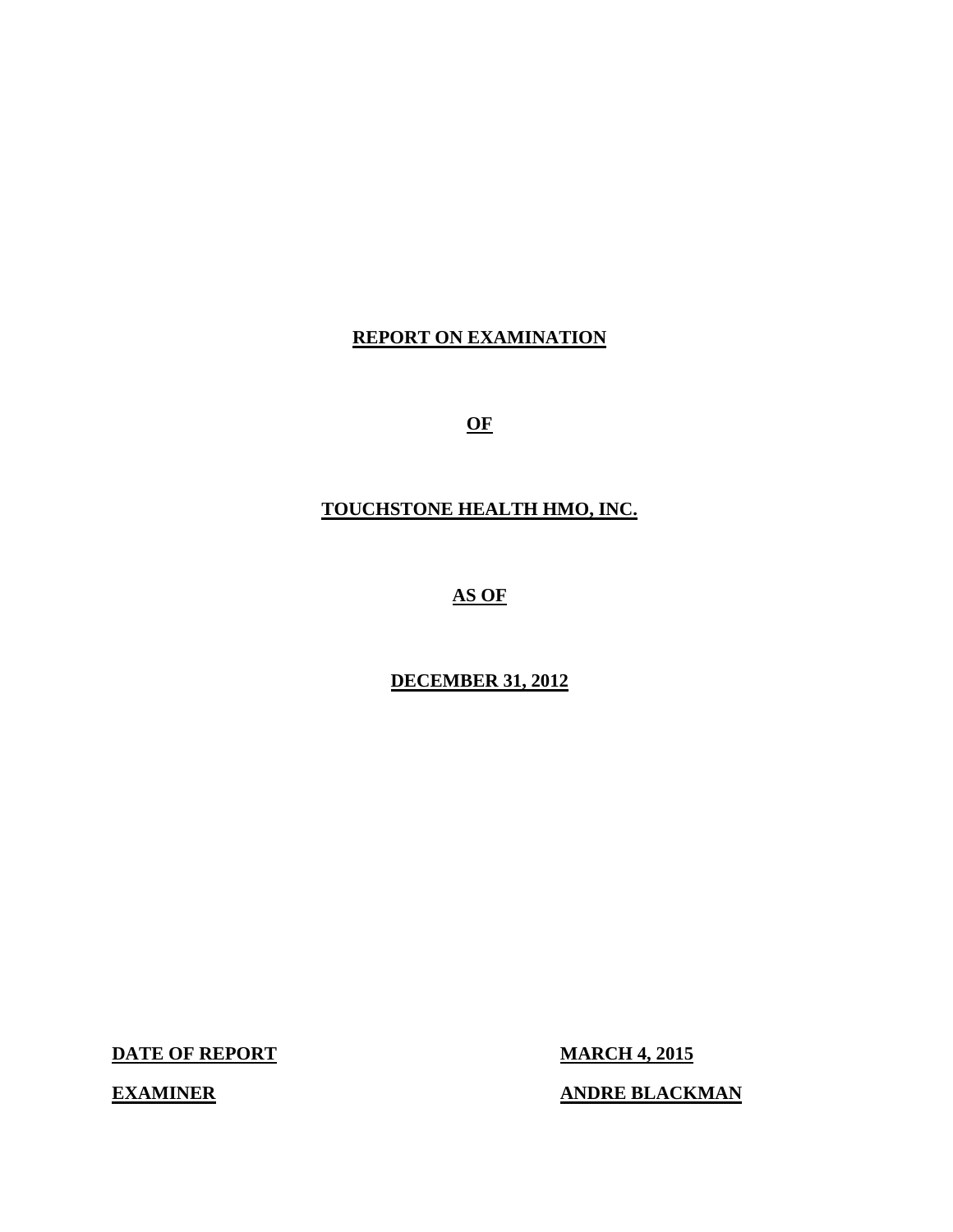# **TABLE OF CONTENTS**

| <u>ITEM NO.</u>  |                                                                                                                                                                                                                                                                                                                                                                                        | PAGE NO.                                                             |
|------------------|----------------------------------------------------------------------------------------------------------------------------------------------------------------------------------------------------------------------------------------------------------------------------------------------------------------------------------------------------------------------------------------|----------------------------------------------------------------------|
| 1.               | Executive summary                                                                                                                                                                                                                                                                                                                                                                      | 3                                                                    |
| 2.               | Scope of the examination                                                                                                                                                                                                                                                                                                                                                               | $\overline{4}$                                                       |
| 3.               | Description of the Plan                                                                                                                                                                                                                                                                                                                                                                | 6                                                                    |
|                  | Management and controls<br>A.<br>Territory and plan of operation<br>B <sub>1</sub><br>$C_{\cdot}$<br>Enrollment<br>D. Reinsurance<br>E.<br>Holding company system<br>$F_{\cdot}$<br>Accounts and records<br>Segregation of duties<br>1.<br>Unverified reports from vendors<br>ii.<br>Section 1307 loans<br>iii.<br>SSAE 16 - Reporting on controls at a Service<br>iv.<br>Organization | $\overline{7}$<br>12<br>12<br>13<br>13<br>16<br>16<br>17<br>19<br>21 |
|                  | G.<br>Corporate ethics and compliance                                                                                                                                                                                                                                                                                                                                                  | 22                                                                   |
| $\overline{4}$ . | <b>Financial statements</b>                                                                                                                                                                                                                                                                                                                                                            | 24                                                                   |
|                  | A. Balance sheet                                                                                                                                                                                                                                                                                                                                                                       | 24                                                                   |
|                  | B. Statement of revenue and expenses, and capital and surplus                                                                                                                                                                                                                                                                                                                          | 26                                                                   |
| 5.               | Unpaid claims                                                                                                                                                                                                                                                                                                                                                                          | 27                                                                   |
| 6.               | Cash and short-term investments                                                                                                                                                                                                                                                                                                                                                        | 27                                                                   |
| 7.               | Legal contingencies                                                                                                                                                                                                                                                                                                                                                                    | 27                                                                   |
| 8.               | Subsequent events                                                                                                                                                                                                                                                                                                                                                                      | 28                                                                   |
| 9.               | Compliance with prior report on examination                                                                                                                                                                                                                                                                                                                                            | 30                                                                   |
| 10.              | Summary of comments and recommendations                                                                                                                                                                                                                                                                                                                                                | 39                                                                   |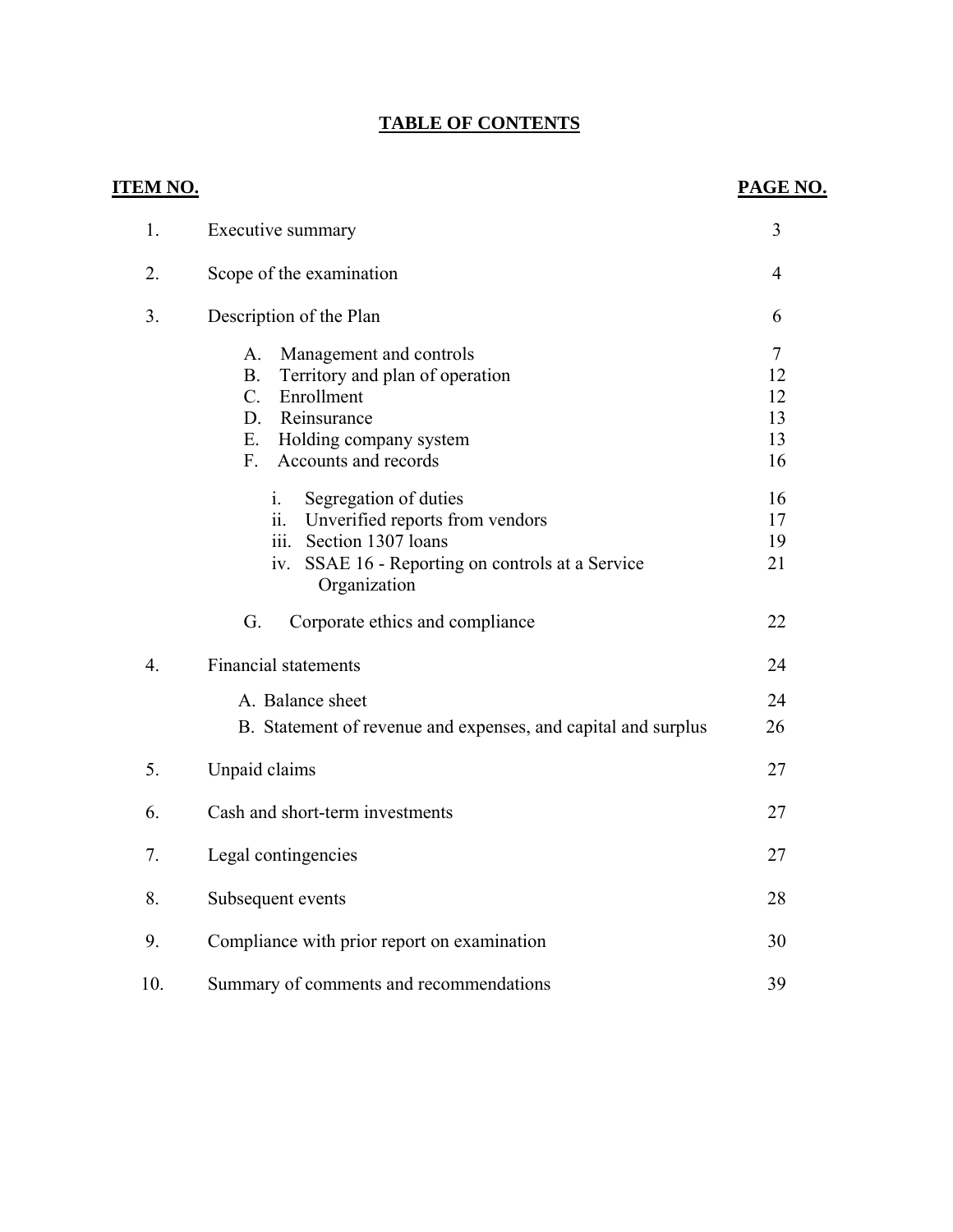

# NEW YORK STATE DEPARTMENT<sub>of</sub><br>FINANCIAL SERVICES

Andrew M. Cuomo Governor

M. Cuomo **Benjamin M. Lawsky** Superintendent

March 4, 2015

Honorable Benjamin M. Lawsky Superintendent of Financial Services Albany, New York 12257

Sir:

Pursuant to the provisions of the New York Insurance Law, and acting in accordance with the instructions contained in Appointment Number 30884 dated September 25, 2012, attached hereto, I have made an examination into the condition and affairs of Touchstone Health HMO, Inc., a for-profit health maintenance organization ("HMO") certified under Article 44 of the New York Public Health Law, as of December 31, 2012, and submit the following report thereon.

The examination was conducted at the administrative office of Touchstone Health HMO, Inc., located at 1 North Lexington Avenue, White Plains, NY.

Wherever the designations "Touchstone" or the "Plan" appear herein, without qualification, they should be understood to indicate Touchstone Health HMO, Inc.

Wherever the designation the "Department" appears herein, without qualification, it should be understood to indicate the New York State Department of Financial Services.

Wherever the designations "THP" or the "Parent" appear herein, without qualification, they should be understood to indicate Touchstone Health Partnership Inc., the Parent of Touchstone Health HMO, Inc.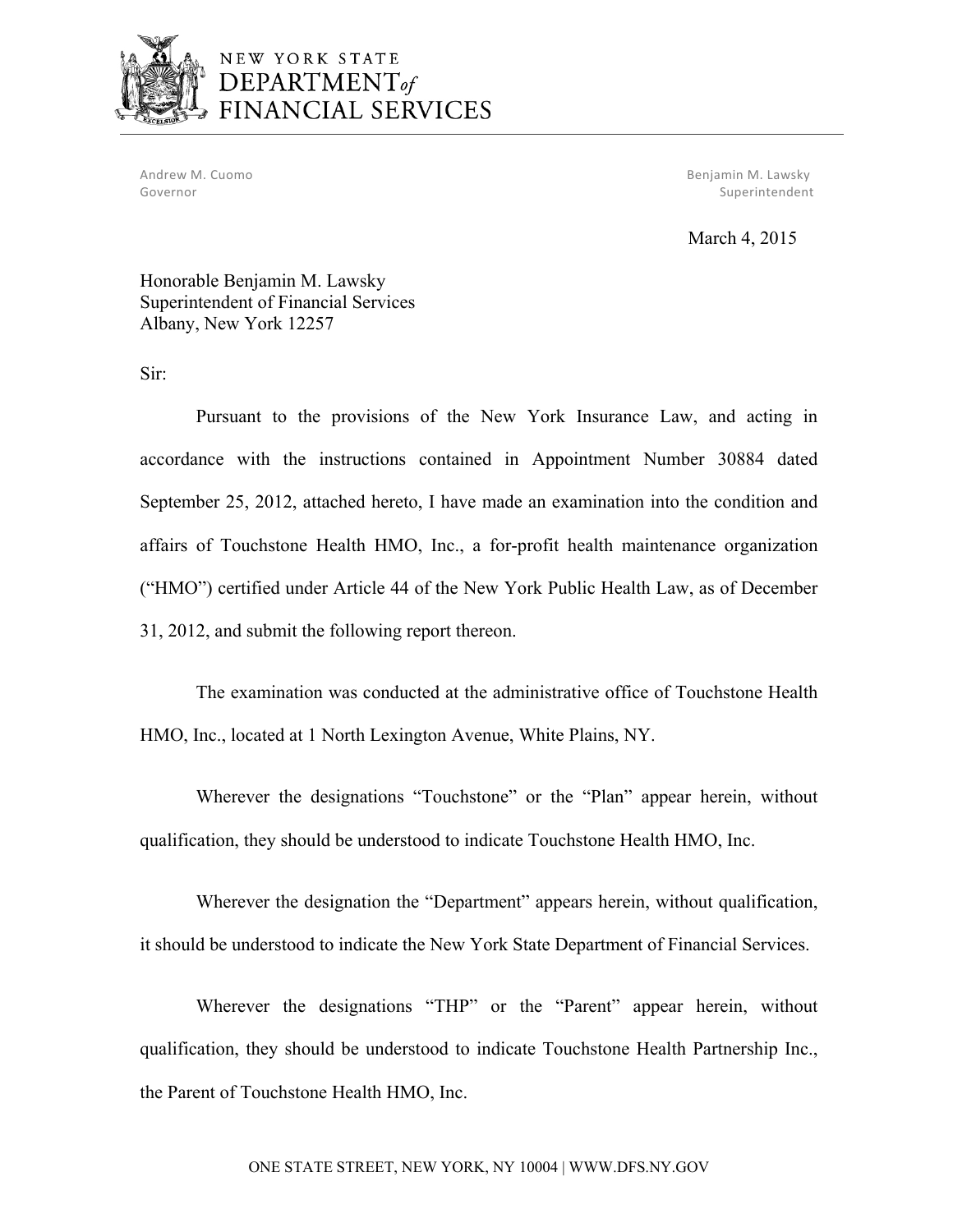Touchstone is a member of a holding company system. Touchstone Health Partnership Inc. is the parent company. Touchstone Health Partnership is owned by private equity partners and individual investors, and holds 100% of the outstanding shares of Touchstone Health HMO, Inc.

Part 98-1.11(e) of the Administrative Rules and Regulations of the New York Department of Health 10 NYCRR 98-1.11 require the Plan to maintain a Contingent Reserve. As of December 31, 2012, the Plan's Contingent Reserve was \$14,890,125. However, as of December 31, 2012, Touchstone's capital and surplus was only \$880,876; the required Contingent Reserve was therefore impaired in the amount of \$14,009,249.

The Plan's financial condition had deteriorated in 2013 and was insolvent in the amount of \$(549,191) as of year-end 2013. The Plan's required Contingent Reserve at December 31, 2013 was \$15.9 million, and it was therefore impaired by \$16.4 million, as of that date. The Plan was still impaired as of June 30, 2014, although the magnitude of the impairment decreased to \$6,811,168, as of that date.

The Plan was instructed to submit a capital plan to cure the impairment in accordance with the Departments guidelines, and as required by Parts 98-1.11(d) and (e) of the Administrative Rules and Regulations of the New York Department of Health (10 NYCRR 98-1.11).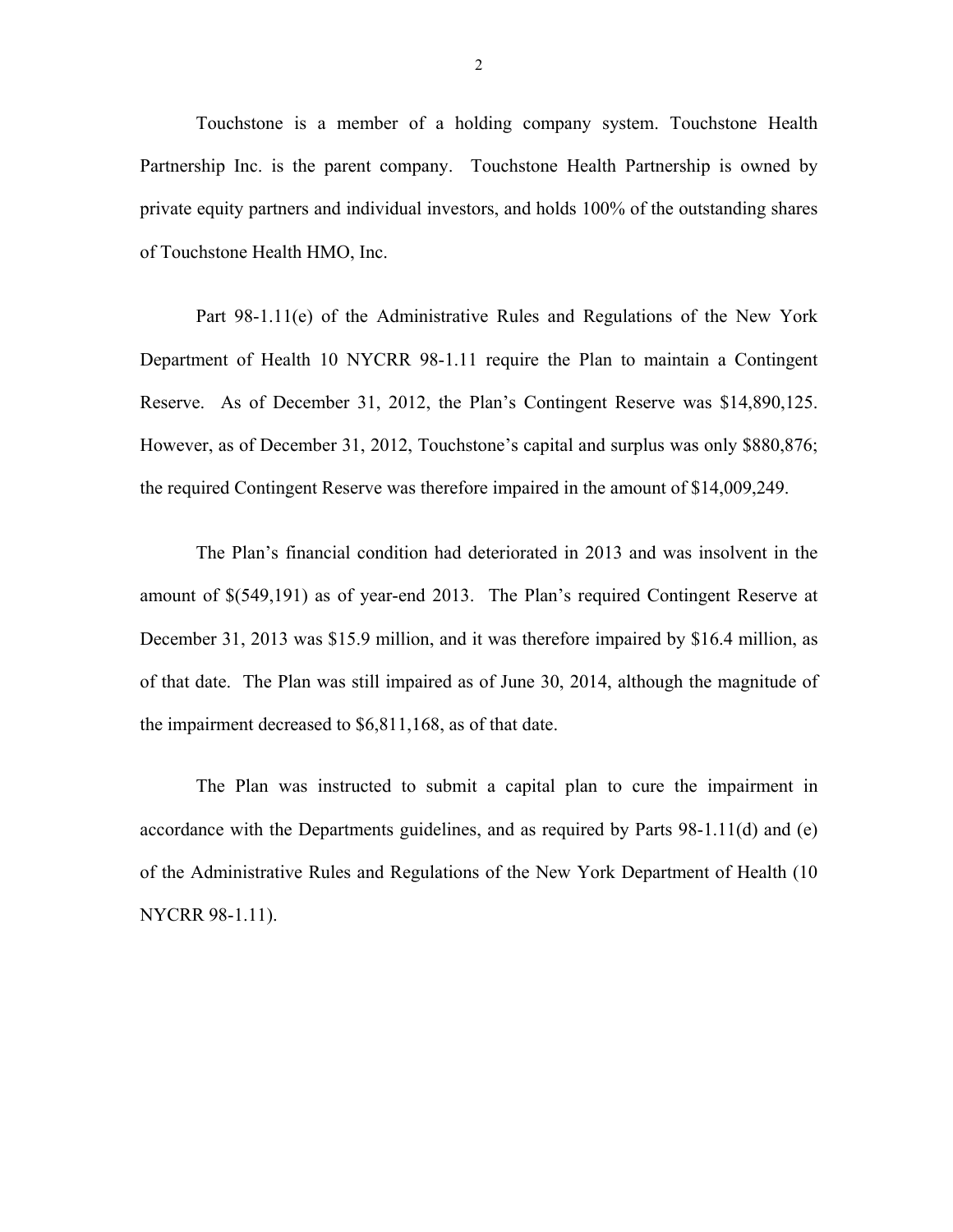#### **1. EXECUTIVE SUMMARY**

The examination revealed certain operational deficiencies that occurred during the examination period. New York Insurance Law and Department Regulations were applied except in those instances where the laws and regulations of the Center for Medicare and Medicaid Services ("CMS") supersede New York Law. The following are the significant findings included within this report on examination:

Significant findings related to this examination include the following:

- Touchstone was determined to be impaired in the amount of \$14,009,249, with a capital and surplus of \$880,876 as of December 31, 2012, but subsequently reduced their impairment to \$6,811,168.
- Touchstone does not verify financial information produced by outside vendors on behalf of the Plan in the process of preparing its financial statements.
- In the absence of an internal audit department, Touchstone's audit and compliance resources are insufficient to address the full range of Touchstone's internal audit and compliance needs.
- Touchstone's controls relating to functions delegated to its vendors are lacking. In order to improve Touchstone's operating effectiveness and the financial results affected by failed controls, the Plan needs to strengthen its processes, procedures, and oversight for these vendors.
- Touchstone failed to secure an outside auditor's evaluation, such as SOC-1 or SSAE-16 reports for certain critical IT vendors housing and securing the Plan's financial data.
- Touchstone lacks a process for attaining signed conflict of interest attestations from its officers and directors.
- Subsequent to December 31, 2012, Touchstone established a reserve of \$600,000 to settle amounts claimed by Montefiore Medical Center that were the result of disputed claims unpaid by Touchstone's claims administrator, Healthcare Partners IPA.

The above findings are described in greater detail in the remainder of this report.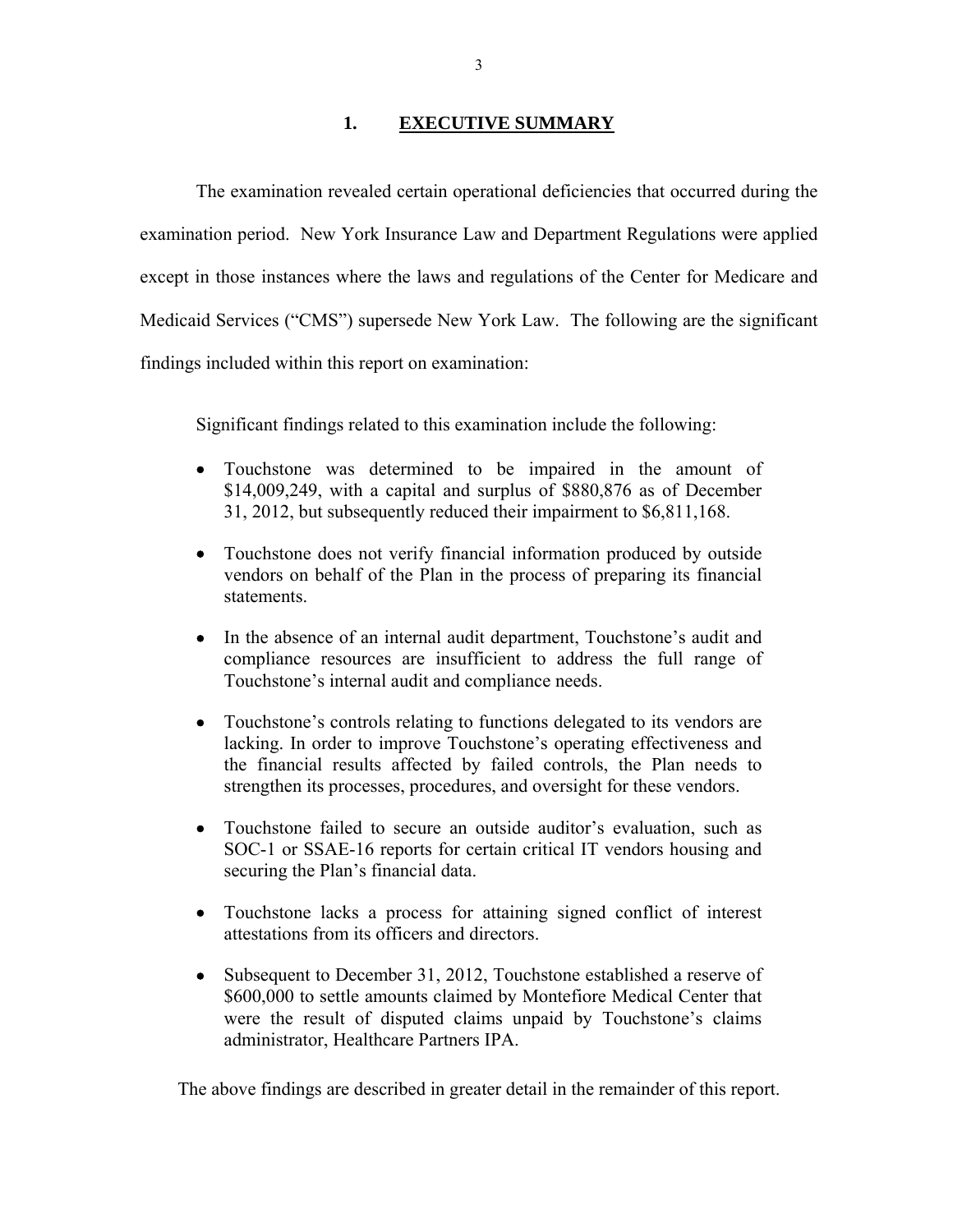#### **2. SCOPE OF THE EXAMINATION**

The previous financial examination was conducted as of December 31, 2008. This examination is a financial examination as defined in the National Association of Insurance Commissioners ("NAIC") *Financial Condition Examiners Handbook* ("FCEH"), *2013 Edition* (the "Handbook") and it covers the four-year period January 1, 2009 to December 31, 2012. The examination was conducted observing the guidelines and procedures in the Handbook, and where deemed appropriate by the examiner, transactions occurring subsequent to December 31, 2012 were also reviewed. In fact, this report contains a "Subsequent Events" section which details several material transactions that occurred subsequent to the exam date.

This examination was conducted using a risk-focused approach in accordance with the provisions of the Handbook, which provides guidance for the establishment of an examination plan based on the examiner's assessment of risk in the Plan's operations and utilized that evaluation in formulating the nature and extent of the examination. The examination was performed to evaluate the Plan's current financial condition, as well as identify prospective risks that may threaten the future solvency of the Plan.

The examiner identified key processes, assessed the risks within those processes and assessed the internal control systems and procedures used to mitigate those risks. The examination also included an assessment of the principles used and significant estimates made by management, an evaluation of the overall financial statement presentation, and determined management's compliance with the Department's statutes and guidelines,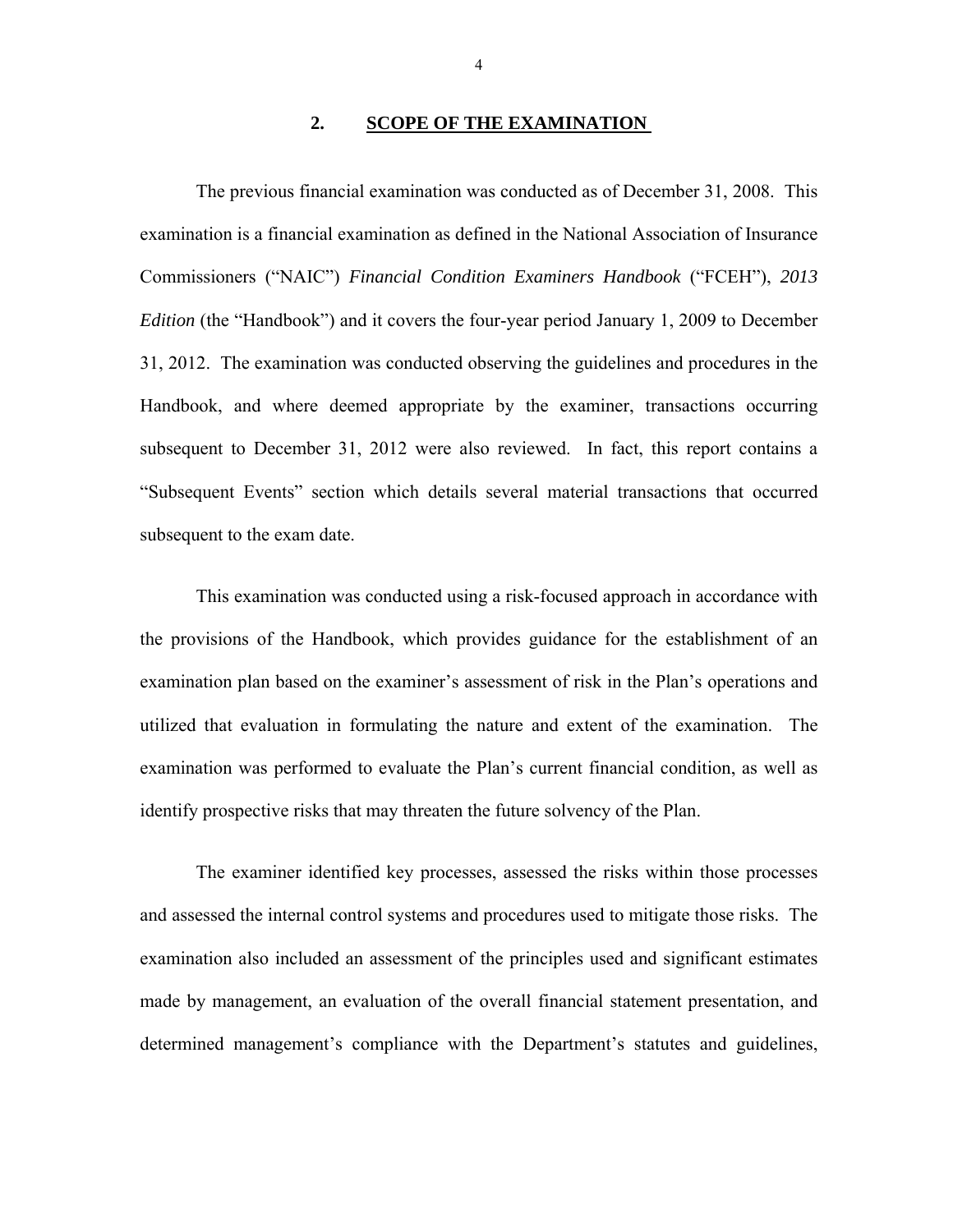Statutory Accounting Principles, as adopted by the Department, and NAIC Annual Statement Instructions.

Concurrent with the financial examination of Touchstone, a limited and separate market conduct review was completed. It should be noted that Center for Medicare and Medicaid Services' guidelines for Medicare Advantage plans supersede New York rules and regulations concerning the operations of a Medicare Advantage ("MA") HMO, such as Touchstone; and the manner in which the Plan conducts its business and fulfills its contractual obligations to policyholders and claimants. Where it was found that New York rules apply, a review was performed and exceptions from that review are noted in this report on exam.

In developing the exam approach, the examination considered the Plan's organizational structure and control environment, and also evaluated the Plan's risks and management activities in accordance with the NAIC's nine branded risk categories.

These categories are as follows:

- Pricing/Underwriting
- Reserving
- Operational
- Strategic
- Credit
- Market
- Liquidity
- Legal
- Reputational

A review was also made to ascertain what actions were taken by the Plan with regard to comments and recommendations made in the prior report on examination.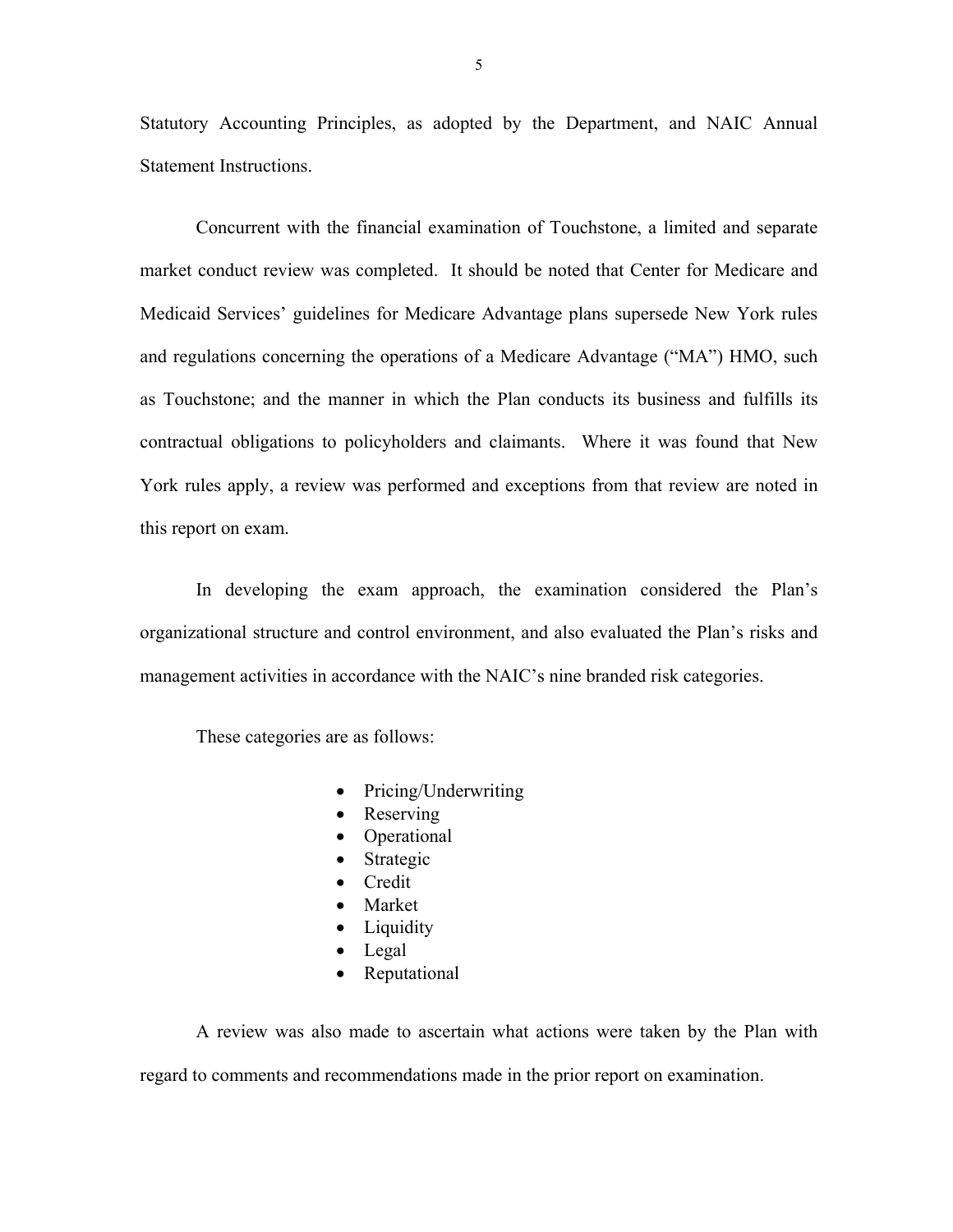<span id="page-7-0"></span>The Plan was audited annually by the CPA firm BDO USA, LLP for the years 2009, 2010, 2011, and 2012. The Plan received an unqualified opinion in each of those years. Certain audit work papers of BDO from their 2012 audit year were reviewed and relied upon in conjunction with this examination. A review was also made of Touchstone's corporate governance structure.

This report contains the significant findings of the examination and is confined to comments on those matters which involve departures from laws, regulations or rules, or which are deemed to require an explanation or description.

#### **3. DESCRIPTION OF THE PLAN**

Touchstone Health HMO, Inc. is a for-profit health maintenance organization ("HMO") incorporated on May 31, 2006, and it was issued a certificate of authority on June 21, 2007, pursuant to the provisions of Article 44 of the New York Public Health Law. Touchstone is a wholly-owned subsidiary of Touchstone Health Partnership, Inc.

Touchstone became a "Medicare Only" Public Health Law Article 44 health maintenance organization on September 1, 2007, certified to arrange for the delivery of health care services directly to members of a covered Medicare population. The Plan became operational pursuant to the approval by the Centers for Medicare and Medicaid Services ("CMS") as a Medicare Advantage Organization, and thereby being the successor-in-interest to Touchstone Health Partnership, Inc.'s ("Parent") 2007 pre-existing Medicare Advantage Contract.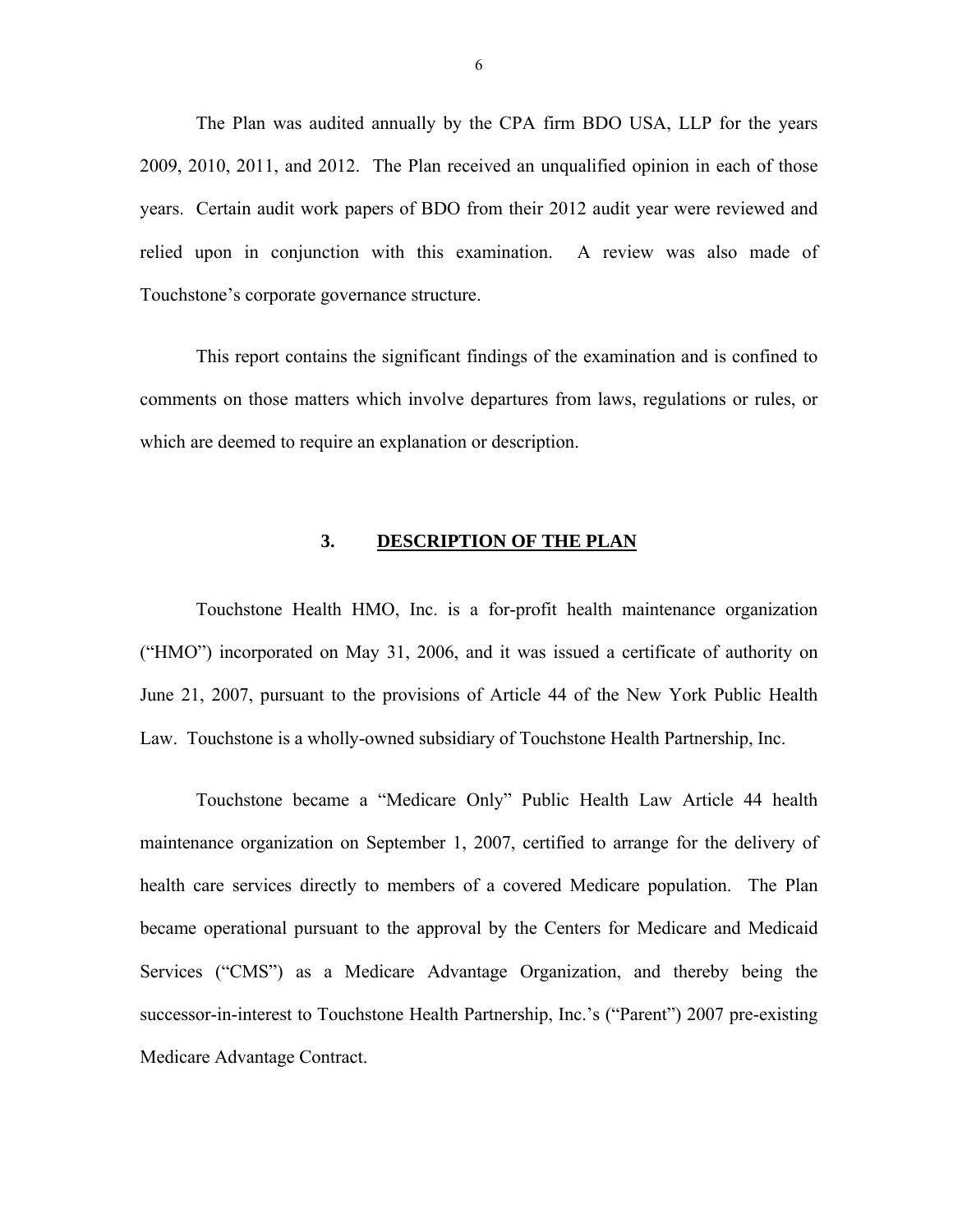<span id="page-8-0"></span>From inception through December 31, 2008, Touchstone received capital infusions from its Parent totaling \$12,700,000. An additional capital infusion followed on December 31, 2009 in the amount of \$5,000,000, bringing the total amount of capital infused to \$17,700,000. These foregoing amounts are Surplus Notes according to Section 1307 of the New York Insurance. At December 31, 2012, the accrued and unpaid interest on the surplus notes was \$9,151,733. As of the date of this report, none of the principal balance was paid on the surplus notes. More information on the Company's Surplus Notes is presented in Section F. (iii) and in the Subsequent Events Section below.

During 2010, the Plan benefited from a round of financing through an equity offering by its Parent. Touchstone Health Partnership issued Series D Preferred Shares in the amount of \$26,373,772. The capital from this equity transaction repaid some intercompany balances between the Plan and the Parent, paid legal costs for the equity transaction, and increased the capital and surplus levels of the Plan. This equity transaction involved loans from Healthcare Partners, IPA; an affiliated entity. More information on this transaction and the Company's Surplus Notes is presented in Section F. (iii).

#### A. Management and Controls

Article III, Section 3.01 of the Plan's by-laws provides that the number of directors which shall constitute the entire Board of Directors shall be as set by the Board of Directors from time to time and shall initially be three (3). Directors shall be elected by plurality vote of the stockholders.

7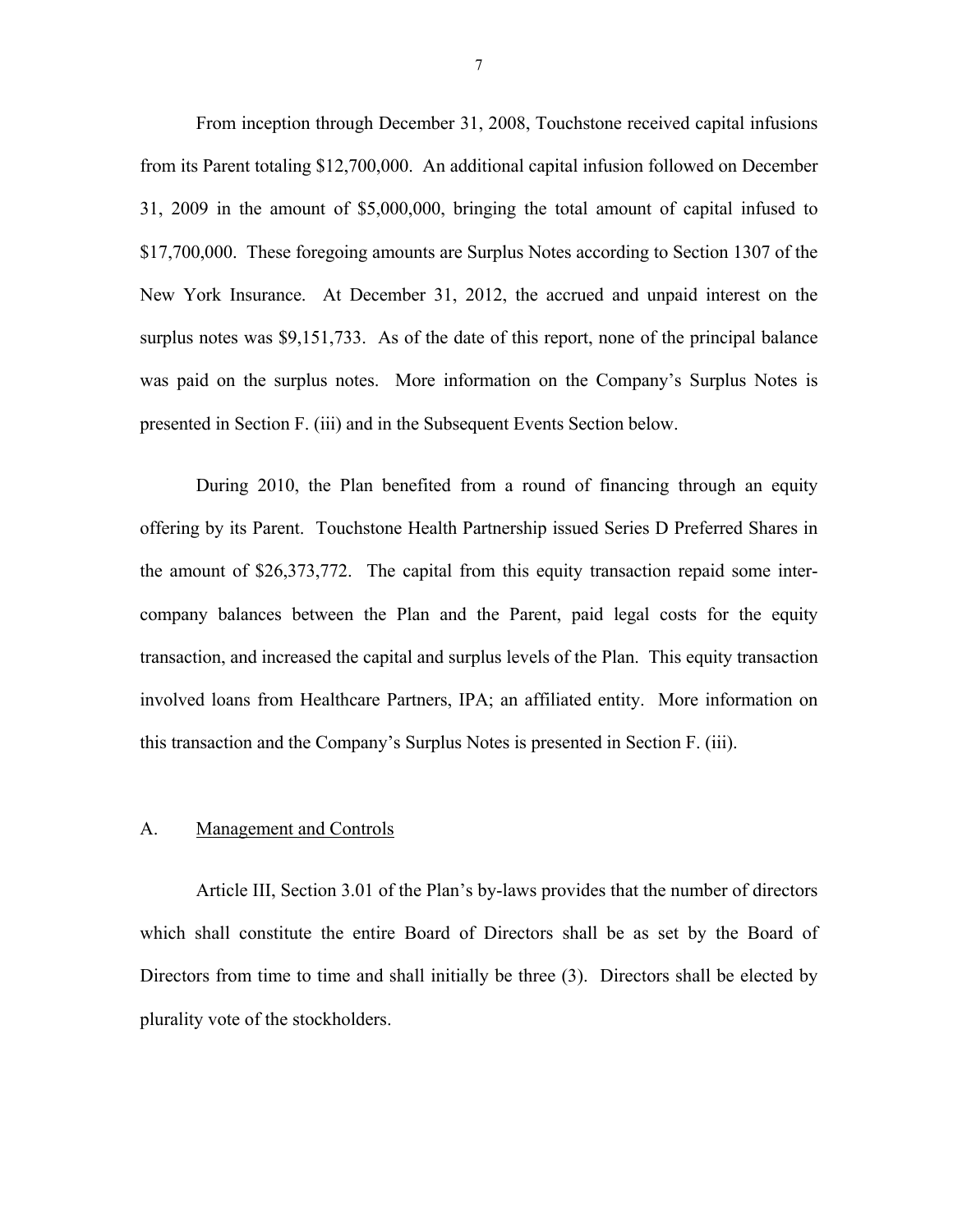The members of the Plan's Board of Directors as of December 31, 2012 were as follows:

| <b>Name and Residence</b>          | <b>Principal Business Affiliation</b>         |
|------------------------------------|-----------------------------------------------|
| Robert Caione                      | President and CEO,                            |
| Fairfield, CT                      | Touchstone Health HMO, Inc.                   |
| Antonio Lopez<br>Staten Island, NY | Enrollee <sup>*</sup>                         |
| Nancy Lopez<br>Staten Island, NY   | Enrollee*                                     |
| David Pfaff, MD                    | Physician,                                    |
| Staten Island, NY                  | David R. Pfaff, MD                            |
| Martin Sepulveda                   | Vice President of Integrated Health Services, |
| Southbury, CT                      | IBM                                           |

\*Enrollee representatives per Part 98-1.11(g) of the Administrative Rules and Regulations of the Department of Health  $(10 \text{ NYCRR } 98-1.11(g))$ .

A review of the attendance records of the Board of Directors' meetings held during the period under examination revealed that meetings were generally well attended with all Board members attending at least one-half of the meetings for which they were eligible to attend.

The principal officers of the Plan as of December 31, 2012 were as follows:

| <b>Name</b>          | Title                            |
|----------------------|----------------------------------|
| Robert Caione        | Chief Executive Officer          |
| <b>Edward Fargis</b> | General Counsel and Secretary    |
| Mark Sudock          | <b>Chief Financial Officer</b>   |
| Michael Richmond     | <b>Chief Information Officer</b> |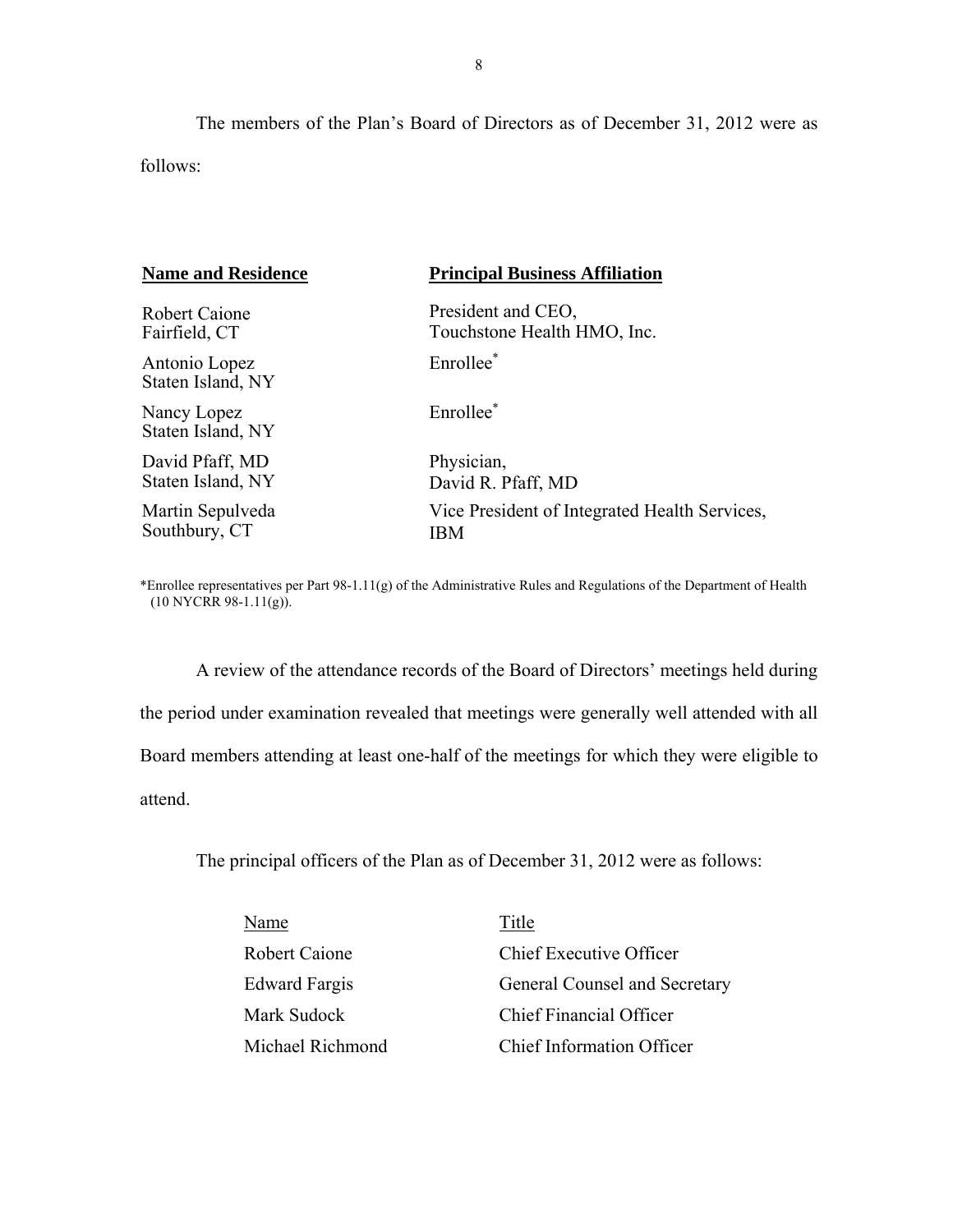A review of the existence and effectiveness of Touchstone's management is a key aspect of the risk-focused examination approach. The work of an effective internal audit area provides management with important information to perform its operations. Section 2, Part 3 of the Handbook ("Assessing the Adequacy of the Audit Function") states in part:

> "Well-planned, properly structured audit programs are essential to a strong corporate risk management process. Effective internal and external audit activities create a critical monitoring control against fraud, provide vital information to the board of directors (or audit committee) about the effectiveness of internal control systems and mitigate operating and financial reporting risk…"

It should be noted that, in addition to the absence of a designated internal audit unit, Touchstone's audit and compliance functions were covered by one unit head, a Chief Compliance Officer, and one additional Director of Audit and Compliance. The activities of the Plan surrounding internal audit, compliance, and delegated entity review indicate the need for more extensive audit and compliance activities.

Additionally, a report from the Centers for Medicare and Medicaid Services ("CMS") indicates that more audit and compliance resources are needed by the Plan. The 2010 CMS Audit and Inspection Report issued for Touchstone's Medicare Advantage contracts stated that the Plan, "*lacks adequate audit and compliance resources to carry out its required functions.*" The report also indicates that additional audit and compliance resources should be employed to effectively perform the internal audit and compliance reviews, and as generally determined for proper oversight of an entity's operations.

It is recommended that the Plan seek to employ additional resources to address the audit and compliance needs of the Plan, including adding personnel to perform internal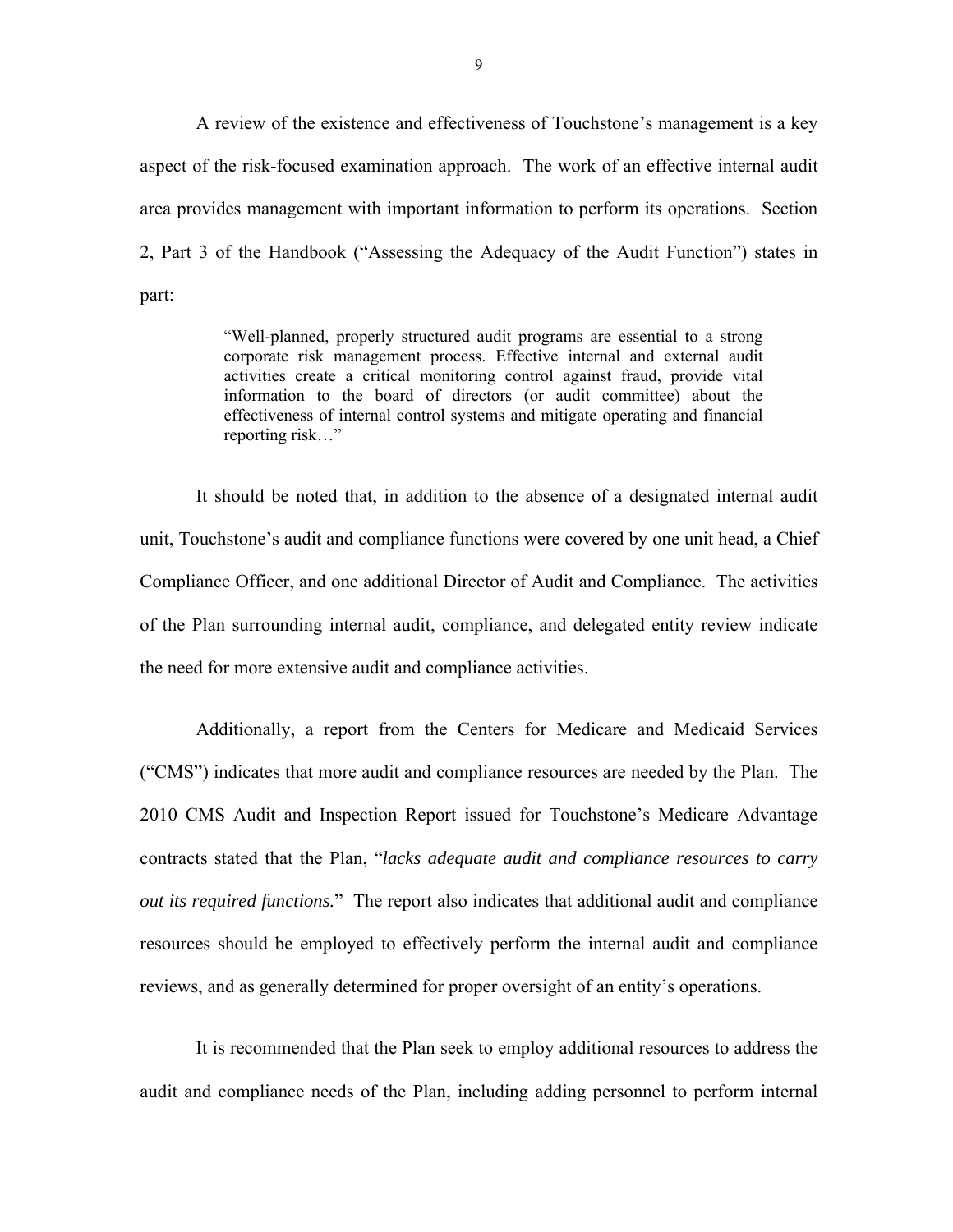audits, to conduct compliance-related activities and to exercise oversight over delegated entities.

It was also noted that the Plan delegates certain operational duties and the delegation of some of these duties involves the financial transfer of risk to third parties. Governance over these delegated duties is the responsibility of the compliance and internal audit functions of the Plan. Touchstone continues to be ultimately responsible for duties assigned under a risk transfer agreement.

The oversight of delegated vendors is a critical function that enhances the Plan's ability to serve its subscribers. Touchstone's delegation of global risk to its third-party vendor Health Care Partners ("HCP") heightens the importance of their oversight of this delegated entity.

Part 101.4(b) of Insurance Regulation No. 164 (11 NYCRR 101.4(b)) ̶ "Standards for Financial Risk Transfer between Insurers and Health Care Providers", states:

> "Notwithstanding any agreement to the contrary, the insurer retains full financial risk on a prospective basis for the provision of health care services pursuant to any applicable policy or contract. At all times, the insurer must be able to demonstrate to the satisfaction of the superintendent that the insurer can fulfill its non-transferable obligation to provide coverage for health care services to subscribers in any event, including the failure, for any reason, of a financial risk transfer agreement with a provider."

The audit and oversight by the Plan of its delegated entities provides the information needed to determine that each delegated entity is working to effectively provide health care services on behalf of the Plan.

Touchstone performed one limited review of HCP during the examination period.

The examiner found that this one review failed to cover key operational areas involving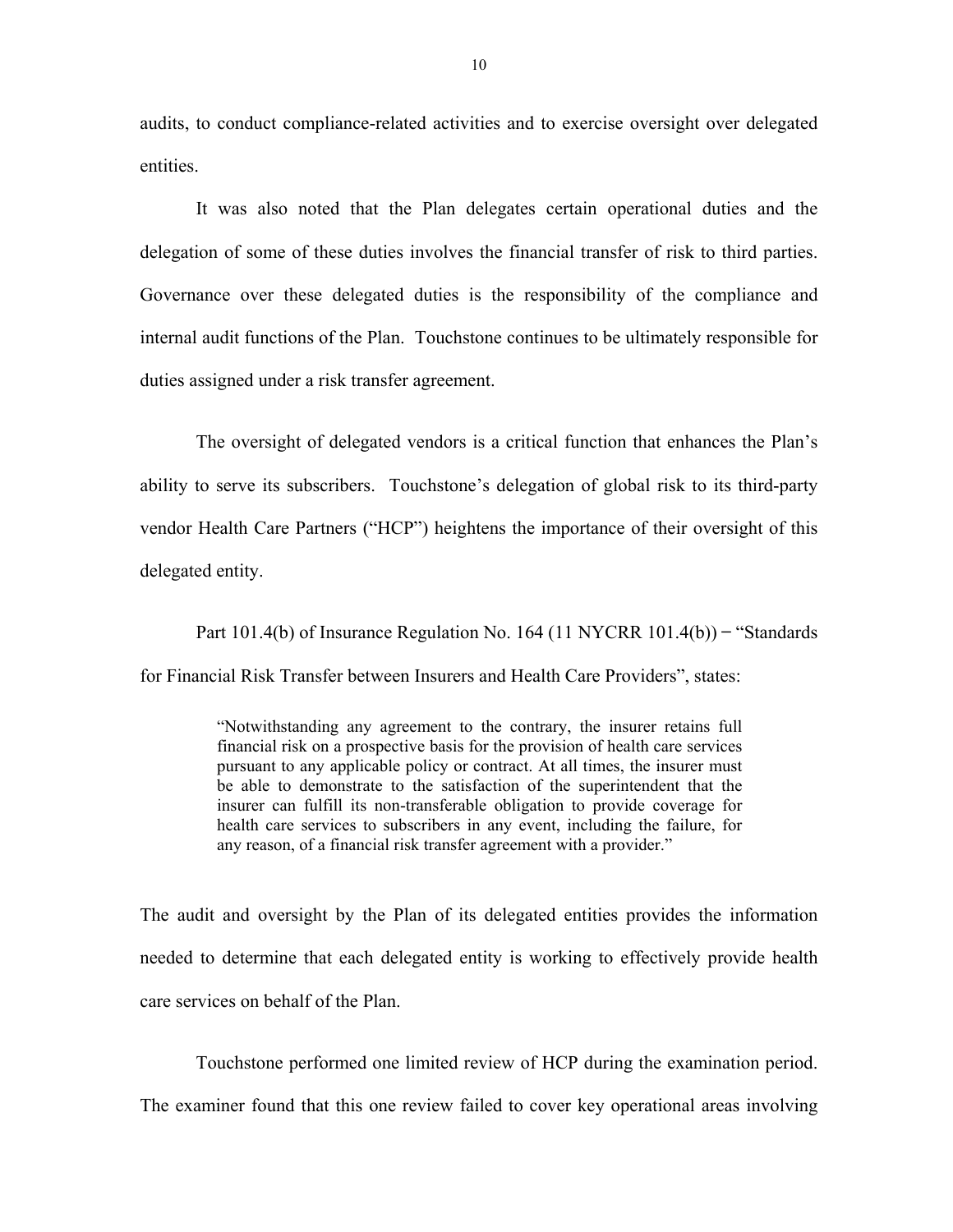the Plan's delegated activities. The audit was designated to cover the "general controls environment" of Health Care Partners. However, the actual audit differed from that scope and only covered a limited compliance review. For this reason, the Plan was advised by the examiner to further develop its internal audit functions, and to devise a corrective action plan that serves its delegated entities and would ensure the services rendered by these entities are the focus of a more comprehensive review by the Plan. A corrective action plan was adopted by Touchstone and presented to the examiner while on site. A review of this corrective action plan deemed it to be inadequate, due to the fact that there was no review of claims, utilization review, grievances or appeals. Development and implementation of such plan is the responsibility of Touchstone's officers and directors.

It is recommended that Touchstone develop a comprehensive corrective action plan to address the oversight needed regarding the activities of Health Care Partners and any other delegated entities on behalf of the Plan.

It is also recommended that such comprehensive corrective action plan include goals, roles and responsibilities of assignees, parameters to measure goal attainment, and steps for remediation of deficiencies when identified for any vendor, now or in the future, who accepts global risk from the Plan.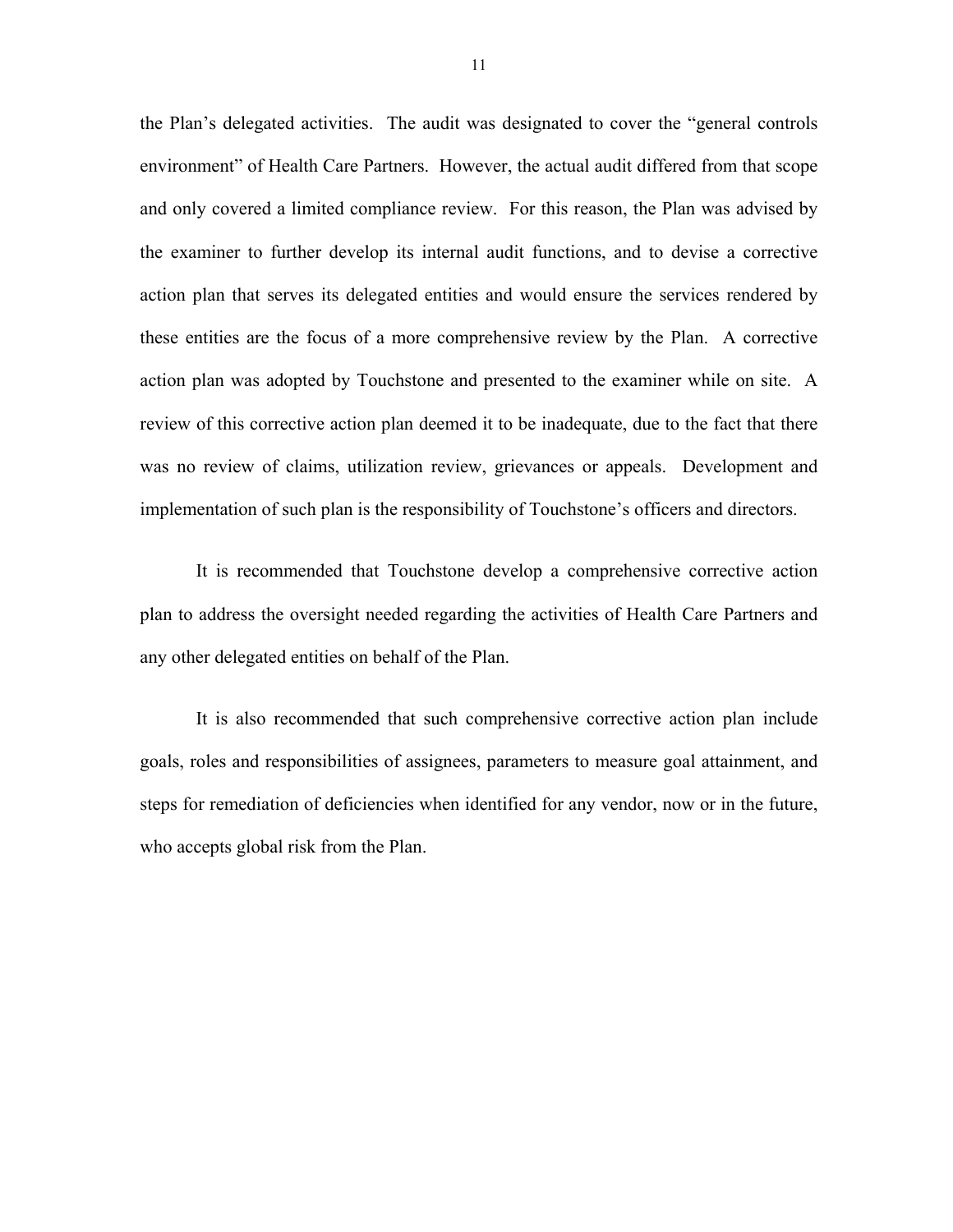#### B. Territory and Plan of Operation

The New York State Department of Health issued a (health maintenance organization) certificate of authority to Touchstone Health HMO, Inc., effective June 21, 2007, pursuant to Article 44 of the New York Public Health Law.

The certificate of authority authorized the Plan to offer Medicare products under its Medicare Advantage contract with CMS in the NYS counties of New York, Richmond, Kings, Queens, Bronx, Manhattan, Westchester, Onondaga, Broome, Chenango, Delaware and Orange. Effective December 31, 2011, the Plan ceased providing services to its members in Onondaga, Broome, and Chenango and Delaware counties. As a result of exiting these four counties, the Plan's membership decreased from 15,366 at December 31, 2011 to 11,451 at December 31, 2012.

## C. Enrollment

During the four-year examination period January 1, 2009 through December 31, 2012, the Plan experienced a net increase in enrollment of 175 members. An analysis of the enrollment for the exam period is set forth below:

|                                         | 2009   | 2010   | 2011    | 2012   |
|-----------------------------------------|--------|--------|---------|--------|
| Enrollment, January 1 <sup>st</sup>     | 11,276 | 14.217 | 16,812  | 15,366 |
| Net gain/(loss)                         | 2941   | 2.595  | (1,446) | 3.915  |
| Enrollment at December 31 <sup>st</sup> | 14.217 | 16,812 | 15,366  | 1.451  |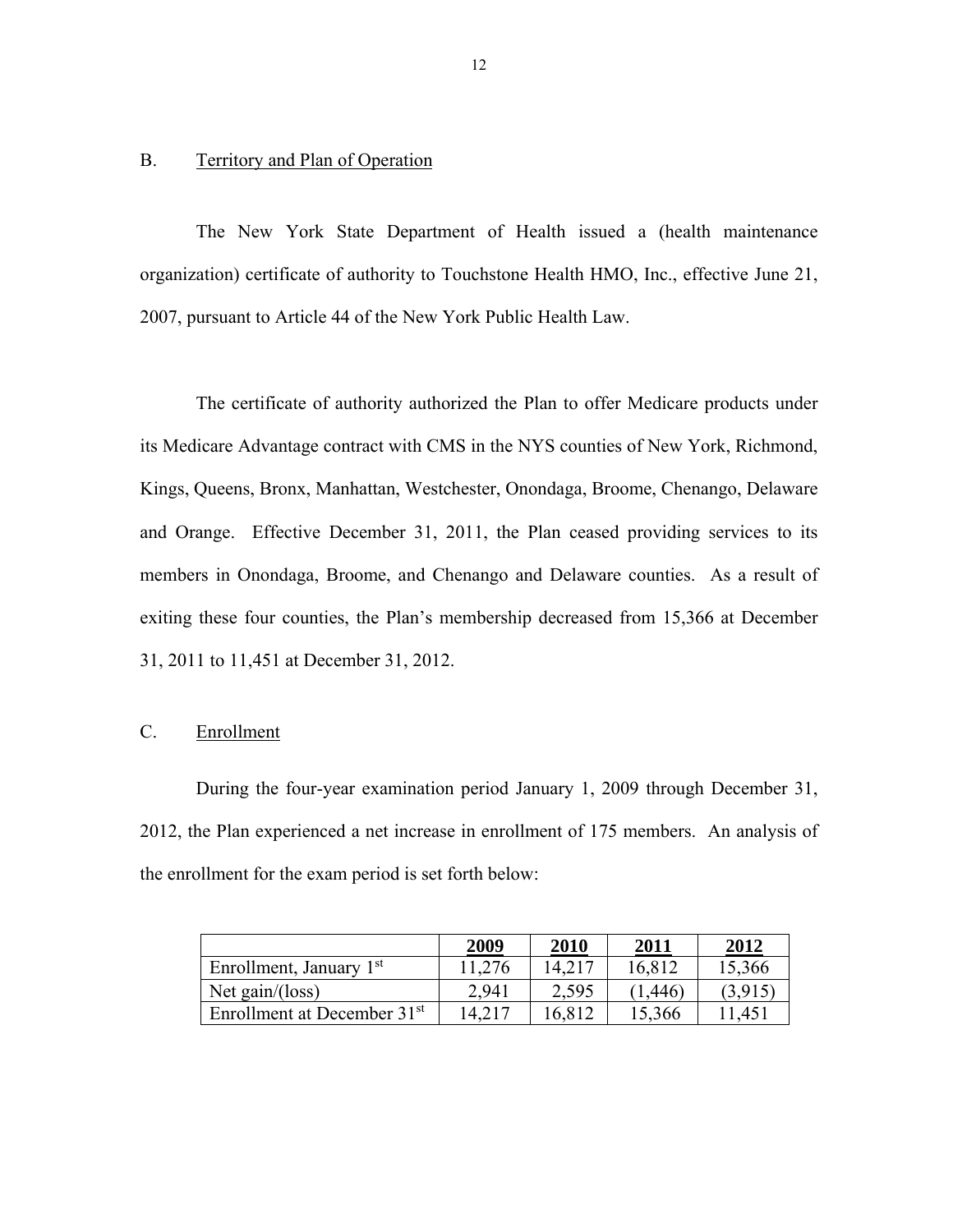#### <span id="page-14-0"></span>D. Reinsurance

For the examination period, the Plan did not have any reinsurance in place due to the global capitation arrangement with Health Care Partners which transferred the financial risk for medical care costs. The Plan assumed no reinsurance during the examination period.

### E. Holding Company System

The Plan is a wholly-owned subsidiary of Touchstone Health Partnership, Inc. The following chart depicts the Plan's relationships as of December 31, 2012 to its affiliates within the holding company system:

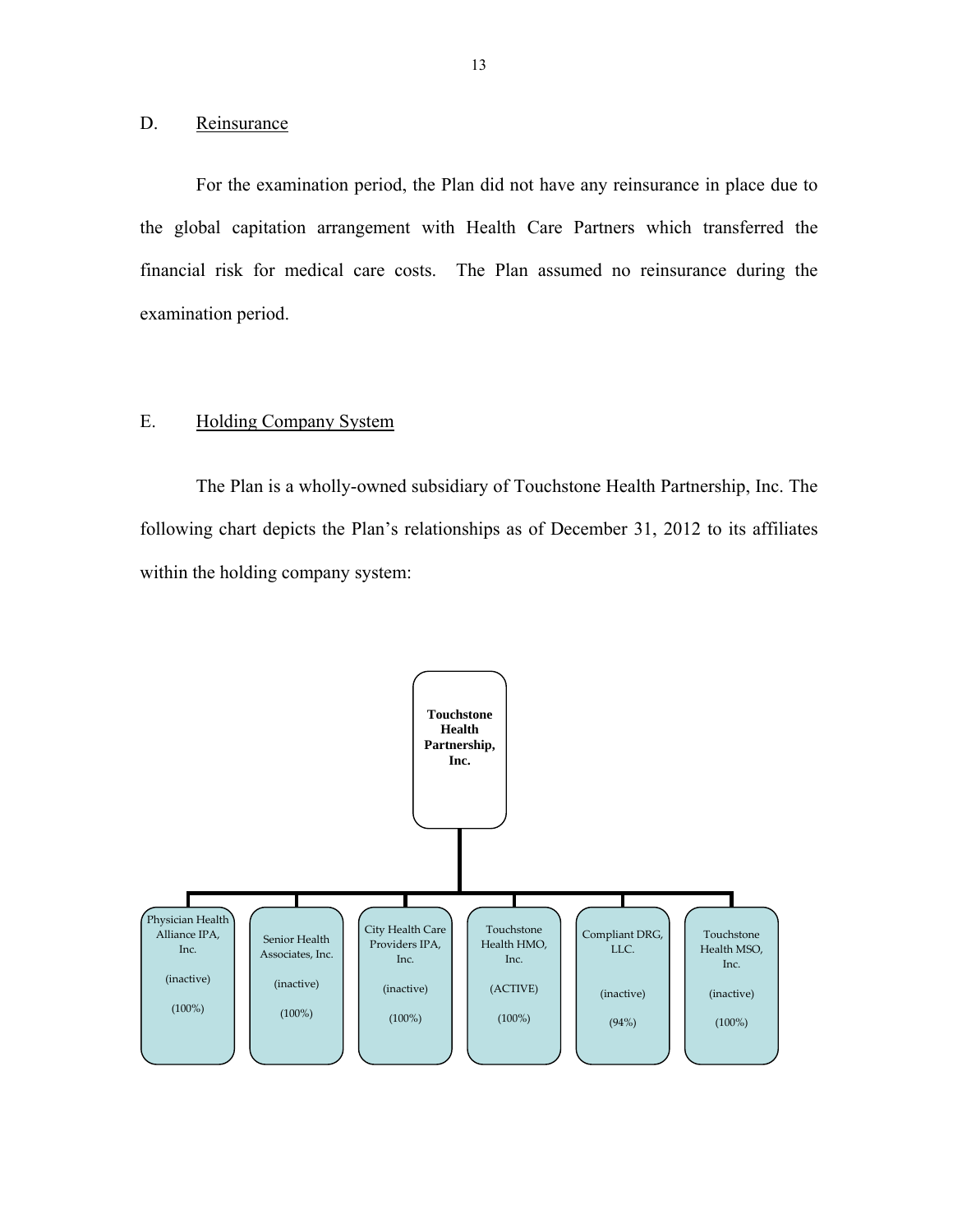Touchstone Health MSO, Inc.

As of December 31, 2010, Touchstone Health MSO, Inc. ("MSO"), a wholly owned subsidiary of Touchstone Health Partnership, Inc., ceased operations. MSO was formed to operate as the Plan's management services organization and accordingly, performed administrative services for the Plan. Subsequently, Healthcare Partners MSO performed these services for the Plan.

#### Compliant DRG, LLC.

Compliant DRG, LLC was formed to offer hospital coding review services. The business commenced operations during 2011 and ceased operations as of December 31, 2012.

#### Healthcare Partners Management Services Organization

Effective October 1, 2010, Touchstone entered into a management services agreement with Heritage Northeast Medical Management, Inc., an unaffiliated entity also known as Healthcare Partners Management Services Organization ("HCP MSO"), whereby HCP MSO provides certain operating and customer service activities to Touchstone Health HMO, Inc. The agreement was filed with the Department on August 25, 2010 and provides that Touchstone will pay HCP MSO 3% of its Medicare Part "C" revenues for these services. For the year ending December 31, 2012, these fees amounted to approximately \$4,100,000.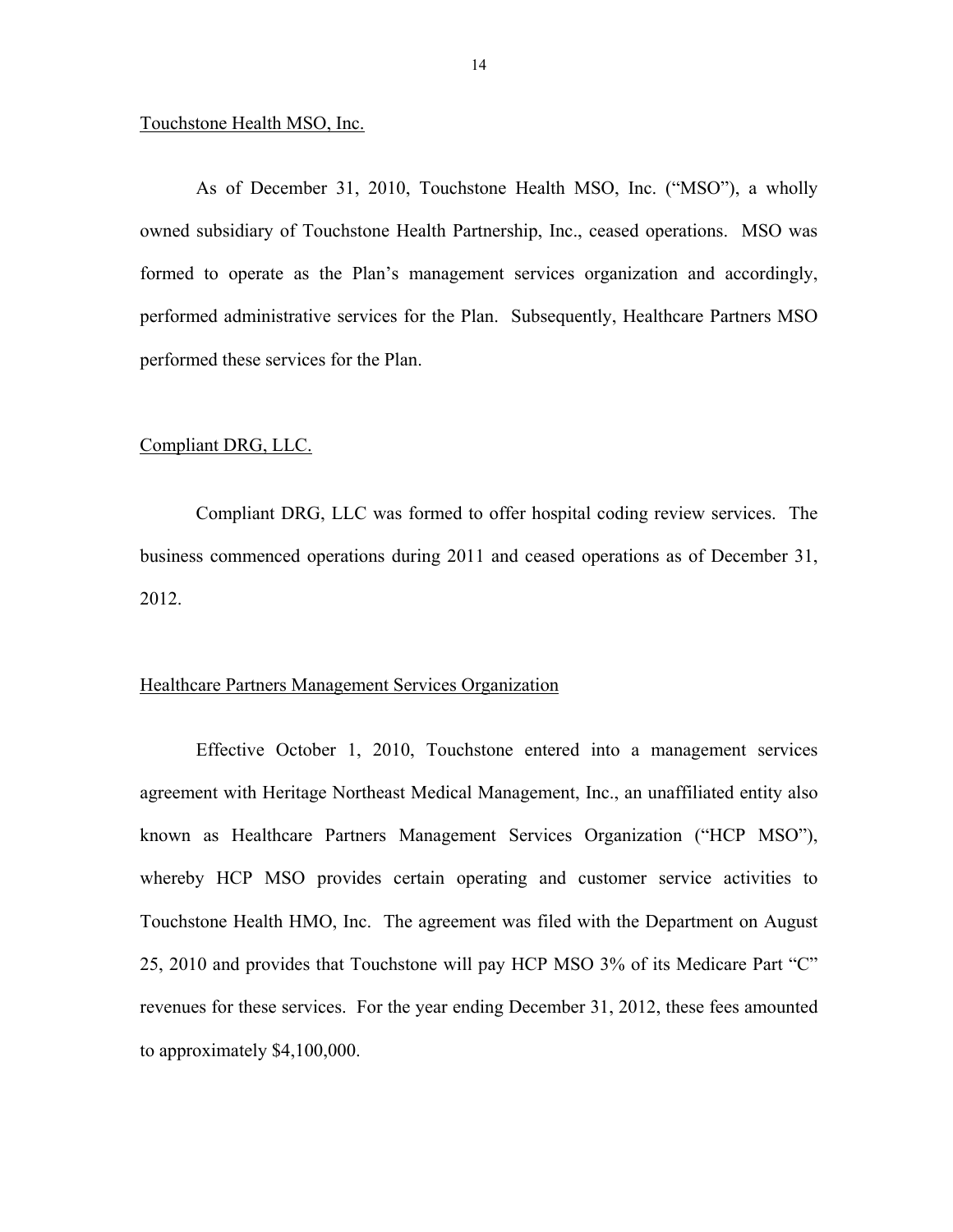#### Healthcare Partners IPA

 ("HCP IPA") for the arrangement and delivery of healthcare services to its subscribers. For the year ending December 31, 2012, the Plan paid capitation to HCP IPA in the Concurrent with the HCP MSO agreement, Touchstone also entered into an IPA services agreement with Heritage New York IPA also known as Healthcare Partners IPA amount of \$136,719,644.

Touchstone and HCP IPA are related parties. A principal investor in the Plan's parent (Touchstone Health Partnership) is also the principal owner of HCP IPA. The common ownership of these two entities makes them related parties.

The October 2010 agreement for the provision of healthcare services between the Plan and HCP IPA was initiated along with two loan agreements between the entities. These loans, in addition to those presented herein under Description of the Plan, are Surplus Notes issued to the Company according to Section 1307 of the New York Insurance. The loan agreements provided Touchstone with the proceeds of \$4,000,000 and \$2,000,000 in October and November 2010, respectively from HCP IPA. The loans are subject to the terms of the agreements between the parties, and are repayable only out of divisible surplus, subject to Department approval. As of the examination date, none of the proceeds were repaid on the loans.

Touchstone pays HCP IPA a capitated rate for the provision of healthcare services to its members according to an IPA services agreement with HCP IPA. A dispute has arisen between the parties surrounding the correct method to calculate capitation payments made to the IPA. As of December 31, 2012, the Plan accrued, as a contingency, an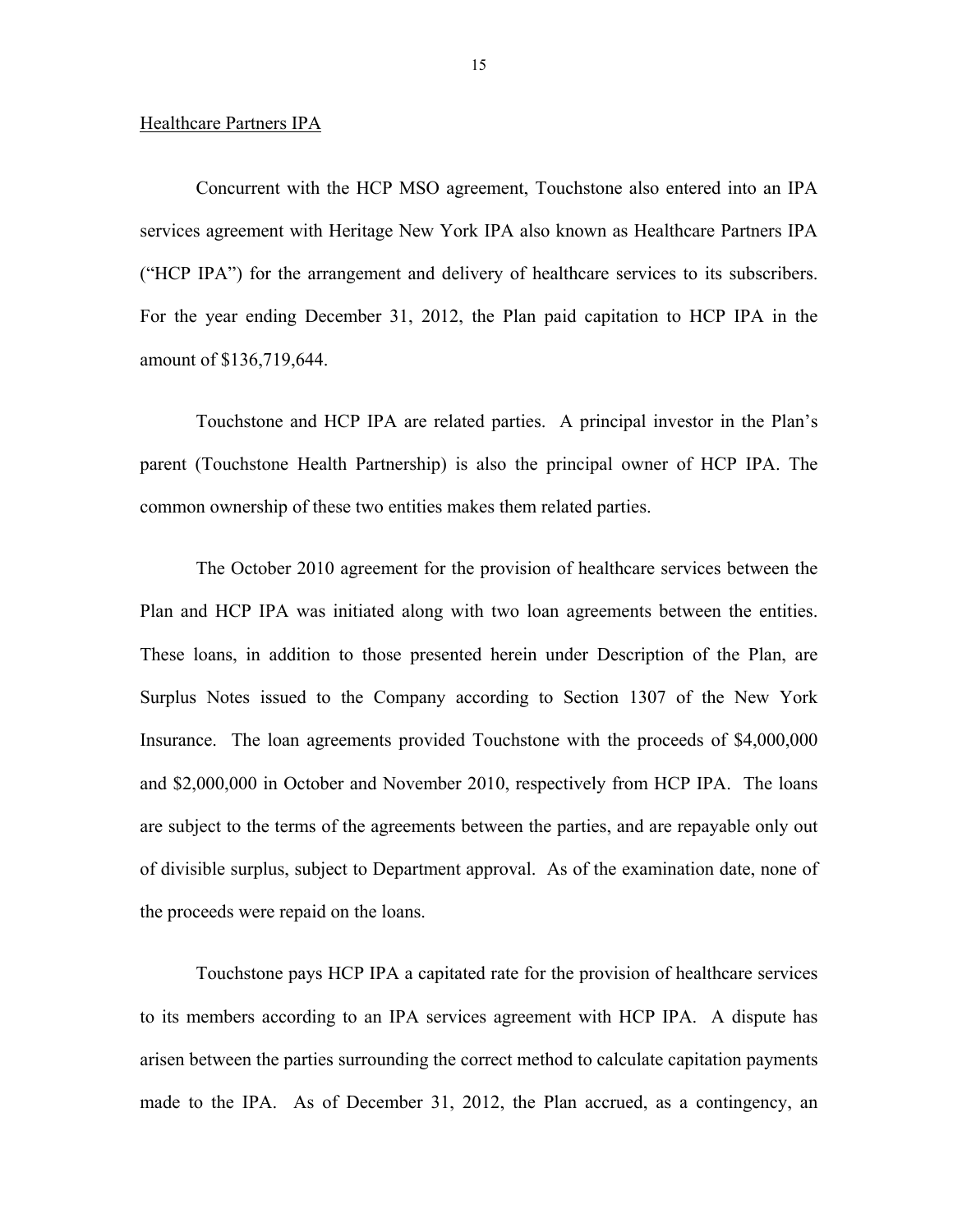<span id="page-17-0"></span>amount management determined to be the best estimate to settle the dispute. Touchstone had reserved \$1,133,066 out of a disagreed amount that HCP asserts was \$6,300,000 at December 31, 2012. In September 2013, the Plan determined that the disputed amount increased to approximately \$8,000,000 and established a reserve equal to half (\$4,000,000) the estimated disputed amount at December 31, 2013. This legal contingency reserve was reflected in the Plan's financial statements as of December 31, 2013.

#### F. Accounts and Records

During the course of the examination it was noted that the Plan had certain weaknesses in its operations and controls, and did not comply with certain areas of the New York Insurance Law, Department Regulations, and/or Statements of Statutory Accounting Principles ("SSAP") of the *NAIC Accounting Practices and Procedures Manual*. A description of such items is as follows:

#### (i) Segregation of Duties

It was noted that certain application level controls were not in place for Touchstone's accounting and reporting software.

Administration of the application is performed by a person from Finance, instead of a person in Information Technology ("IT"). Touchstone's Finance Department purchased, owns, and has administrative and processing rights over the application, while the Plan's IT Division has no access to the application.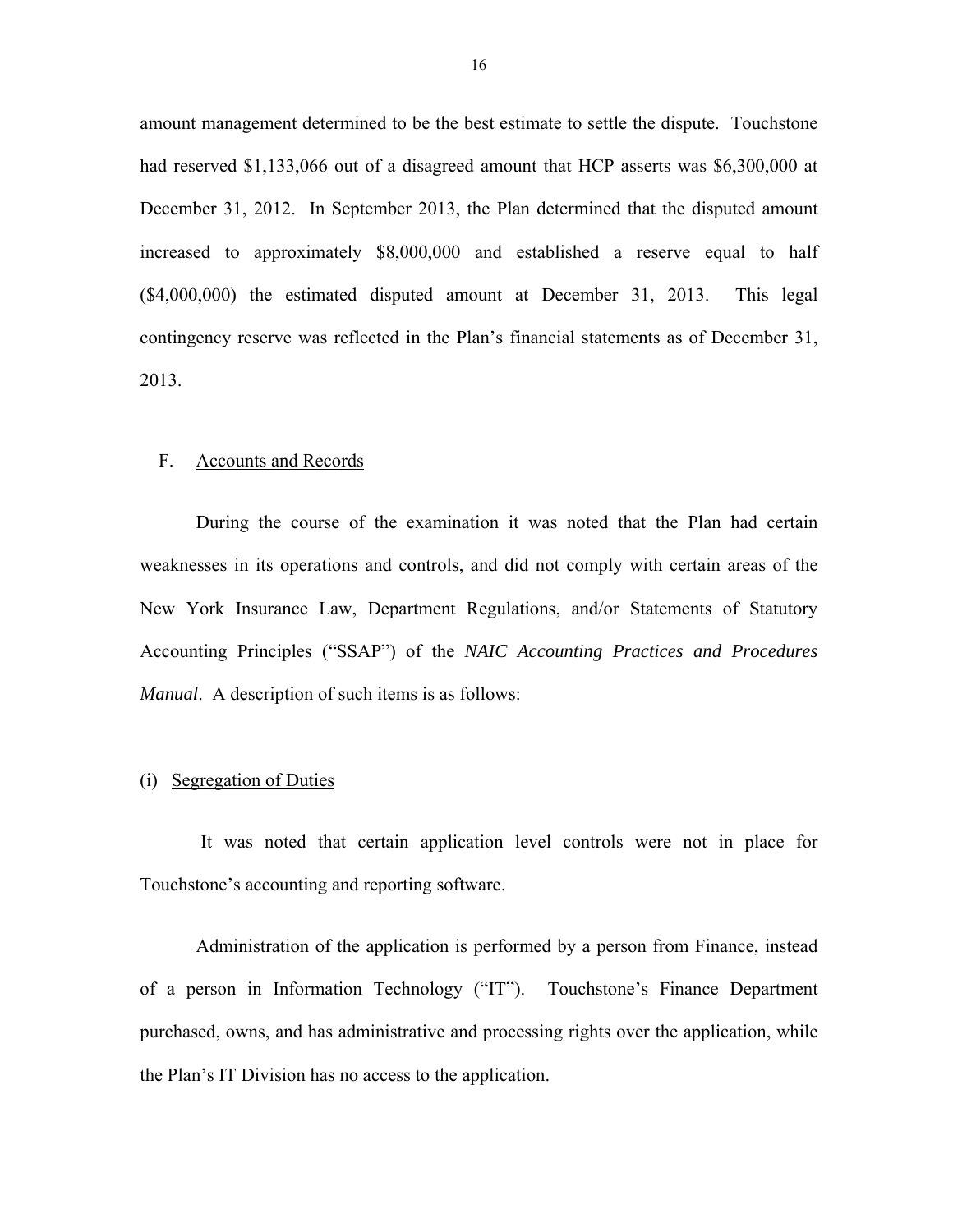<span id="page-18-0"></span>Separation of duty controls with regard to the Plan's accounting and reporting application should be developed and implemented. An IT administrator, instead of someone from the Finance Department, should have ownership over application security and program administration.

It is recommended that Touchstone segregates responsibilities for application-level controls surrounding its accounting and reporting application, and assign product ownership and administration to an IT administrator.

It is further recommended that Touchstone establishes roles and responsibilities designed to segregate duties between the IT operations of the Plan and its business units to reduce the possibility that critical processes are compromised.

#### (ii) Unverified Reports from Vendors

Touchstone delegates certain of its health services to contracted vendors, called "delegated entities" or "first-tier, downstream and related entities" contracted to arrange for the delivery of services such as vision, dental, hearing, and mental health to Touchstone subscribers.

 Touchstone is party to such a contract in its global capitation agreement with HCP MSO, a delegated entity. The contract provides that HCP MSO delivers to the Plan, reports on operational outcomes, including operational and statistical data related to the Plan's subscribers. Both the HCP and other IPA agreements of the Plan contain clauses describing the reporting responsibilities of the vendors regarding their activities on behalf of Touchstone.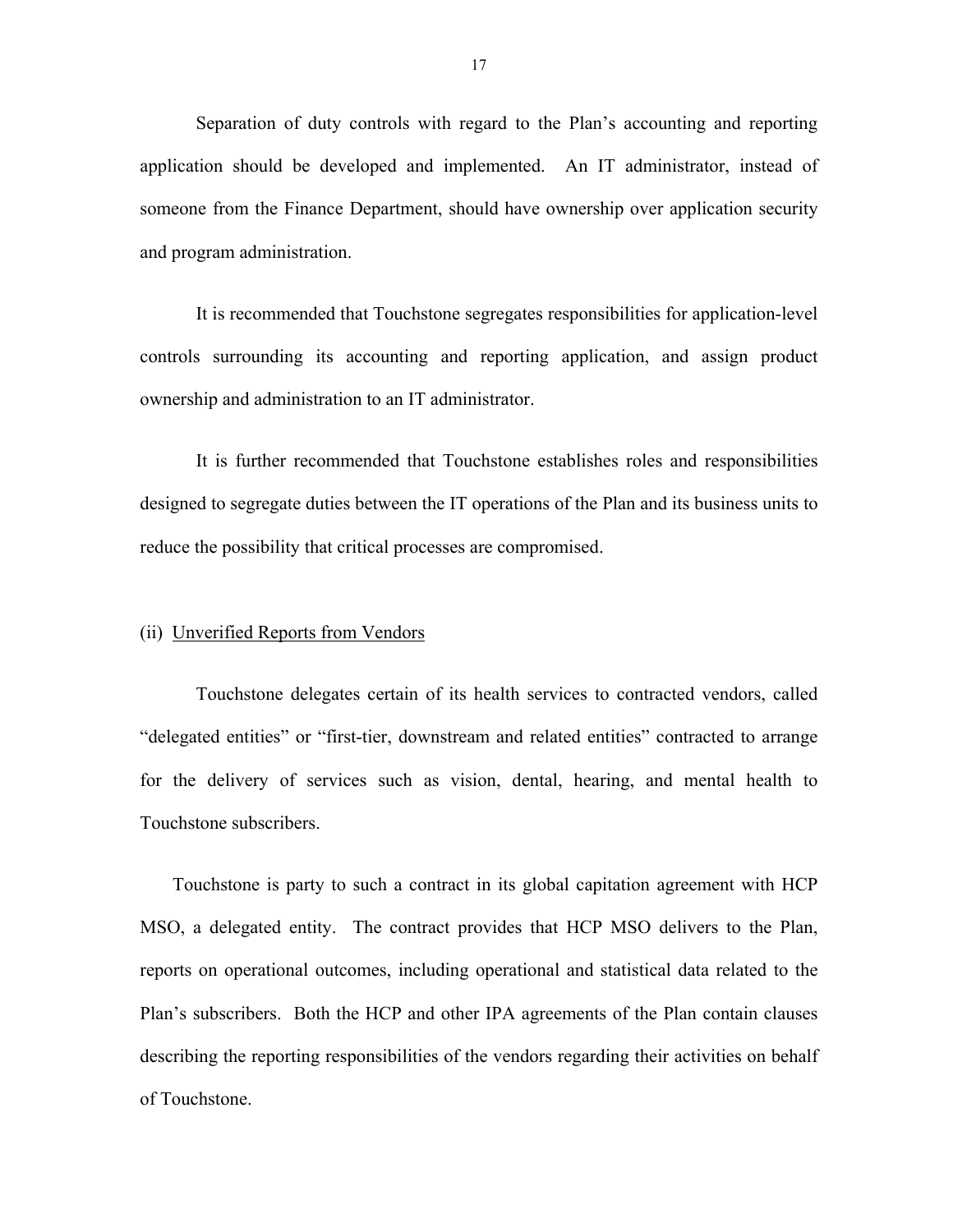Section 6.3 "Reporting Requirements" of the HCP contract states:

*"In order for Touchstone to monitor MSO's performance hereunder as it impacts IPA Members, MSO agrees to comply with the reporting requirements and performance standards set forth on the "Delegation Reporting Requirements with Data Definitions" attached hereto as Exhibit 4.1A, as such requirements may be modified by Touchstone from time to time in accordance with section 11.16. MSO agrees to provide Touchstone with all necessary data required to comply with federal or state law or accreditation organization reporting schedules."* 

Additionally, Article IV of the IPA services contract "IPA'S OBLIGATIONS

AND RESPONSIBILITIES", Section 4.18.3, subsection (k) states:

*"IPA agrees to furnish to Touchstone all of the information necessary for Touchstone to file the New York State Data Requirements for Health Maintenance Organizations annually, including all information to file Report #10 and Report #13. IPA will furnish this information to Touchstone annually, in a timely enough fashion so that the Touchstone [Sic] can file the New York Data Requirements annual filing with the New York Insurance Department and the New York State Department of Health, by the date required by those agencies, pursuant to Section 308 of the New York Insurance Law and 10 NYCRR 98."* 

Touchstone prepares and presents an Exhibit in the New York Data Requirements for each of its delegated entities carrying risk on behalf of the Plan. Exhibit #13 – Part B "STATEMENT OF OPERATIONS" for HCP MSO carries the operating results for the vendor (and not the Plan), but documents the capitation amounts received by the vendor from the Plan. During the examination it was found that the amounts reported on Exhibit #13 – Part B "STATEMENT OF OPERATIONS" as capitation revenue received from Touchstone was reported incorrectly. The Plan did not utilize the amount reported in the exhibit for preparing its own annual statement, but used the exhibit as a stand-alone report of HCP's operations. The amount reported in Exhibit #13 as capitation revenue received from Touchstone by HCP was \$165,879,094, while the amount of capitation reportedly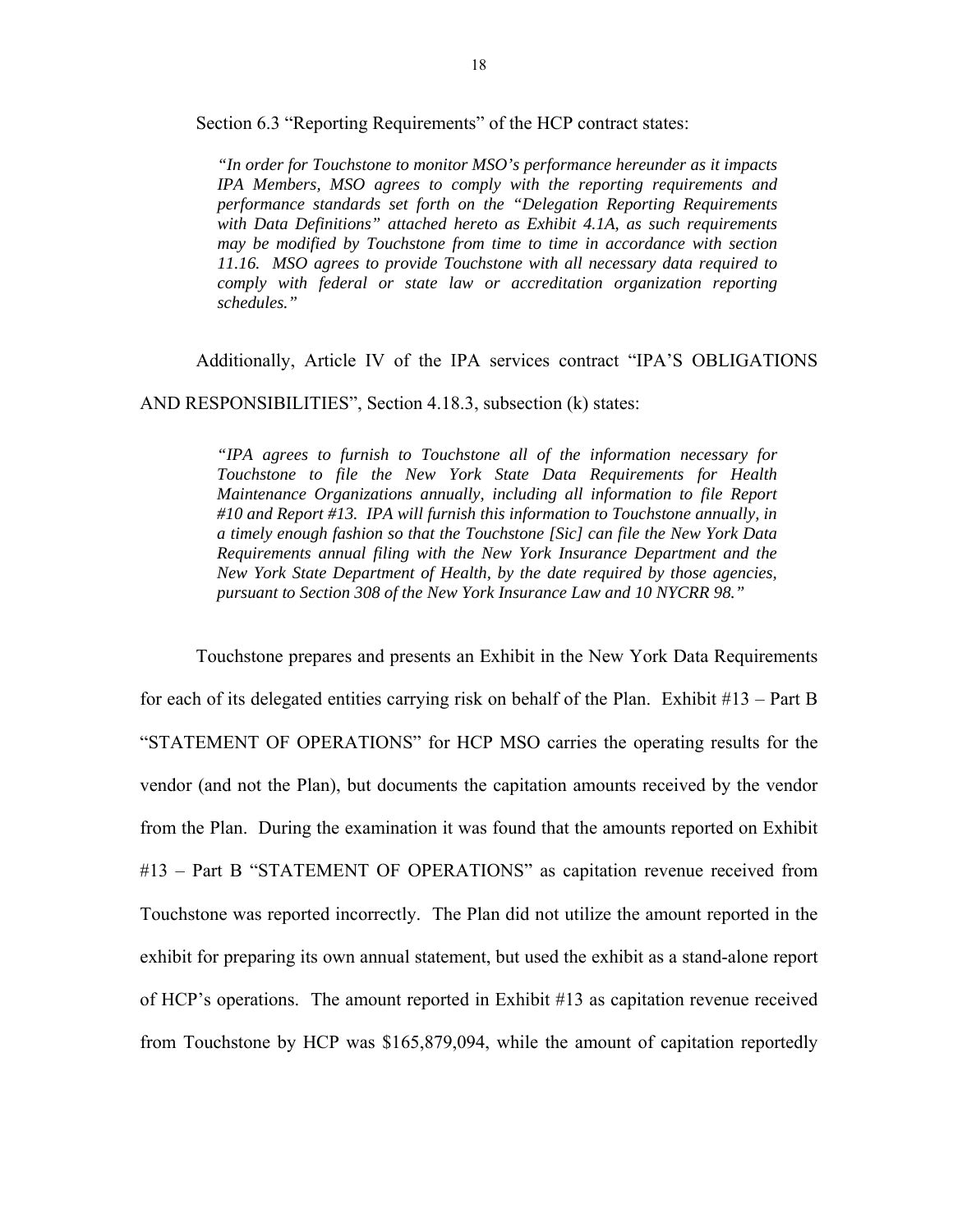<span id="page-20-0"></span>paid to HCP by Touchstone on its filed annual statement at December 31, 2012 was \$136,719,644.

HCP MSO produced a corrected report of capitation received, and the corrected amount, also shown on a corrected Exhibit #13 – Part B, was \$129,334,866. HCP's corrected amount of capitation revenue still differed from Touchstone's report on capitation revenue paid by an amount of \$7,384,778. Touchstone then provided a reconciliation of this difference, and it was determined that no adjustment to the filed annual statements was needed; except for amending Exhibit #13 as presented herein.

The financial data originally reported in Exhibit #13 – Part B was inaccurate and was unchecked by Touchstone. Touchstone should ensure that it verifies all external vendor-provided financial data on behalf of subscribers covered by the Plan before it includes that data in the statutory annual statements and its exhibits.

It is recommended that Touchstone discloses and presents all financial information completely and accurately in its financial reports and exhibits, including validated financial data received from third-party vendors.

It is also recommended that Touchstone resubmits its December 31, 2012 New York Data Requirements, with the corrected Exhibit #13 – Part B, to the Department.

#### (iii) Section 1307 Loans

 From inception, and in the years following, the Company has been the recipient of loans accounted for as Surplus Notes in accordance with Section 1307 of the New York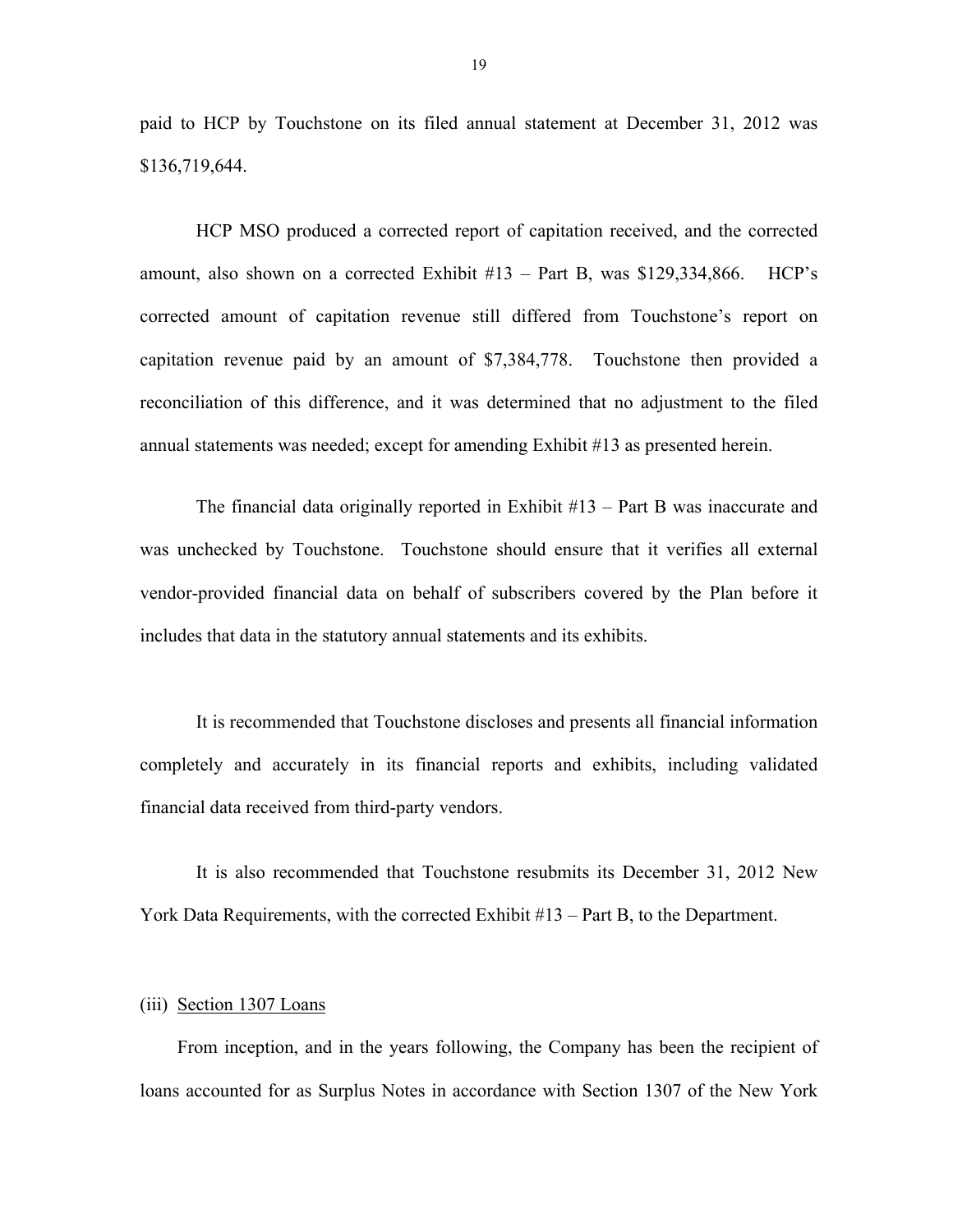Insurance Law. In 2007, the Plan obtained three (3) capital infusions in the form of New York Insurance Law Section 1307 loan agreements from its parent, Touchstone Health Partnership. The initial Section 1307 loan agreements called for a capital infusion of \$7,100,000, followed by subsequent capital contributions of \$5,600,000 and \$5,000,000. These capital infusions were made on September 1, 2007, October 7, 2008, and December 31, 2009, respectively. The Plan obtained additional capital from its Parent, via Section 1307 loans, during 2010 in the amounts of \$16,873,772 and \$9,500,000. These infusions occurred on October 16, 2010 and December 28, 2010, respectively. Other funds were received from Touchstone affiliate, HCP IPA, and are included in the Plan's Section 1307 loans in amounts equaling \$6,000,000, as described above in Section E. under the caption "Healthcare Partners IPA". The total amount of Section 1307 loans at December 31, 2012 was \$50,073,772, and encompasses all Section 1307 loan amounts previously described in this report. As of the date of the filing of this report, the Plan has not sought approval from this Department (as required by NYS Law) to repay any part of its Section 1307 loans. An additional \$6 million of Surplus Notes have been issued, as described in the Subsequent Events Section below.

Section 1307(c) of the New York Insurance Law states:

"Any sum so advanced or borrowed shall not be part of the legal liabilities of such insurer and shall not be a basis of any set-off but until repaid all statements published by such insurer or filed with the superintendent shall show, as a footnote, the amount then remaining unpaid."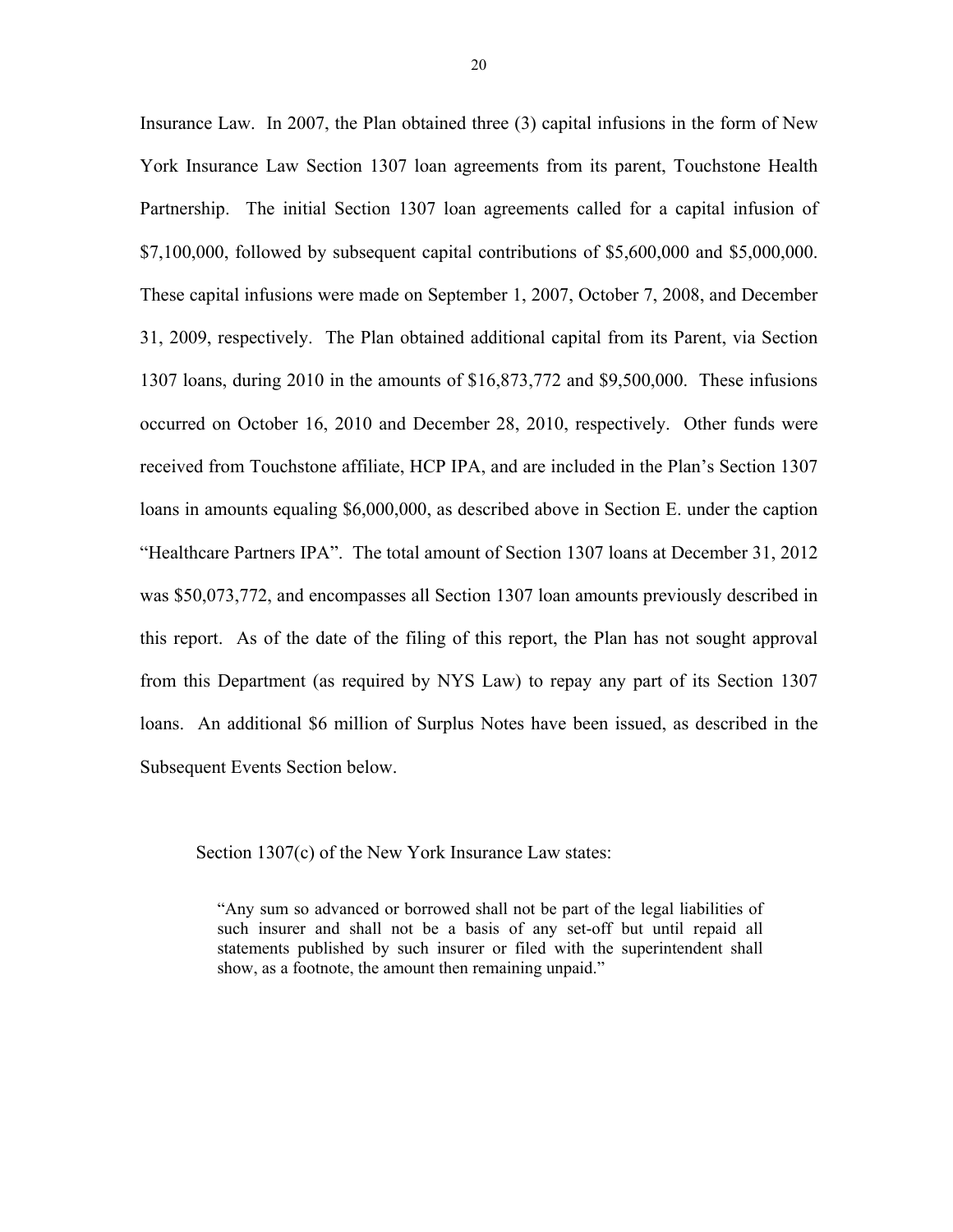<span id="page-22-0"></span>During the examination period, it was noted that the Plan's financial statement failed to include a footnote regarding these outstanding Section 1307 loans and their respective interest, as required by Section 1307(c) of the New York Insurance Law.

It is recommended that the Plan complies with the requirements of Section 1307(c) of the New York Insurance Law by including a footnote for all outstanding Section 1307 loans and their respective interest amounts in its filed annual and quarterly statements.

A footnote instruction appeared to be erroneously stated at the bottom of New York Data Requirements' Schedule J – "SURPLUS NOTES" in the Plan's 2012 filed statement. The footnote stated that the figure should agree with page NY3, line 28. However, the footnote should have indicated that the amount of surplus notes, and interest thereon be reported on page NY3 (Report-1, Part-B), line 29 of the New York Data Requirements. This finding and the following recommendation appeared in the previous report on examination as of December, 31 2008.

It is recommended that the Plan revises its footnote at the bottom of Schedule J of the New York Data Requirements so that it accurately corresponds with the information on the Plan's annual statement "Report 1 – Part-B: Liabilities, Capital and Surplus".

#### (iv) (SSAE 16) - Reporting on Controls at a Service Organization

An attestation standard has been issued by The American Institute of Certified Public Accountants (AICPA) for an auditor's report on the controls of a service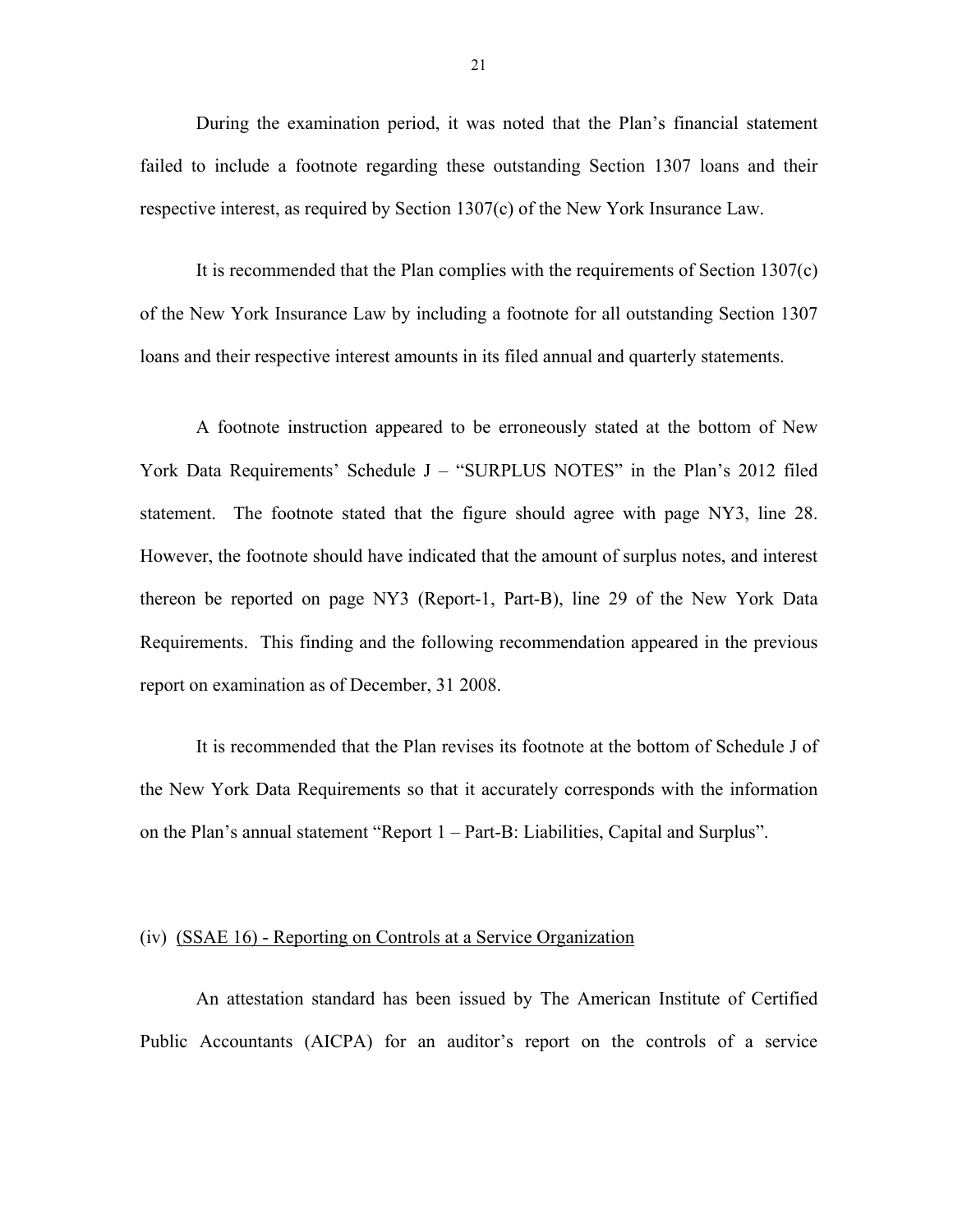<span id="page-23-0"></span>organization. After June 15, 2011, reports on controls at service organizations are required to be captured in accordance with the new standard.

Statement on Standards for Attestation Engagements ("SSAE") No. 16 is an attestation standard issued by the Auditing Standards Board ("ASB") of the "AICPA", and addresses engagements with service organizations for purposes of reporting on the design of controls and their operating effectiveness.

It was noted that the service provider, HeavyWater, LTD ("HeavyWater"), located in New Rochelle, NY, provided network management services to the Touchstone organization. The Plan has not secured an auditor's attestation concerning the controls and their operating effectiveness for HeavyWater.

It is recommended that Touchstone secure SOC1 (SSAE 16 or its equivalent) reports for all significant external service providers, including HeavyWater, LTD, on an annual basis.

#### G. Corporate Ethics and Compliance

The Plan has a fiduciary responsibility to uphold a code of ethics for the benefit of its enrolled members to ensure that its directors, officers and responsible employees do not use their official positions to promote an interest which is in conflict with that of the Plan.

Question #18 of the General Interrogatories of the 2012 filed annual statement stated: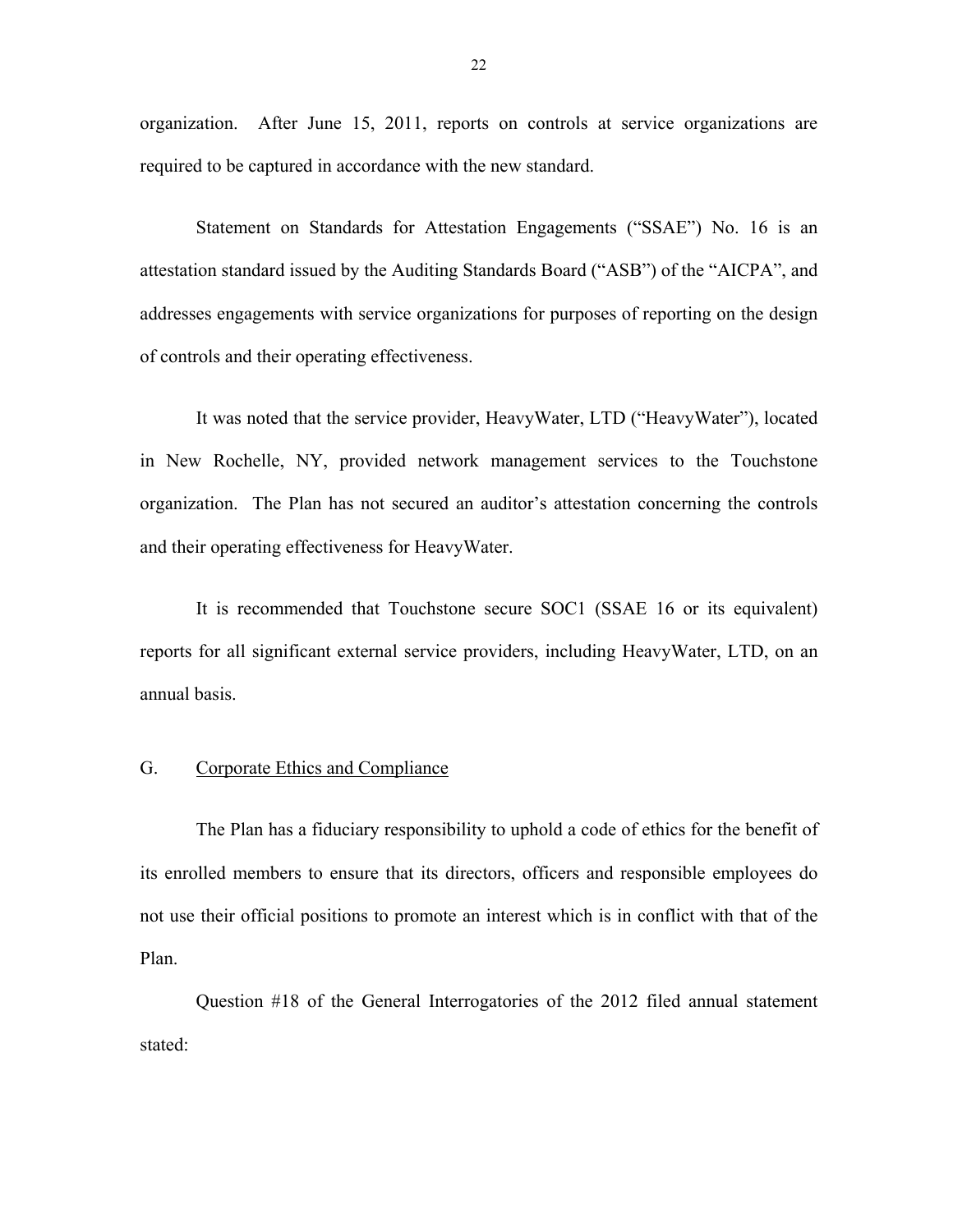*Has the reporting entity an established procedure for disclosure to its board of directors or trustees of any material interest or affiliation on the part of any of its officers, directors, trustees or responsible employees that is in conflict or is likely to conflict with the official duties of such person?* 

As part of the Plan's corporate ethics and compliance functions, officers and employees receive conflict of interest guidelines upon beginning their employment, and these guidelines are well publicized and available to all staff as part of the Plan's Ethics and Compliance policies and procedures. However, for question #1B of the 2012 filed Annual Statement's General Interrogatories, the Plan answered "yes" as to whether it had an established procedure for disclosing conflicts of interest. However, when the procedures were requested, the policy was general in nature and was directed to all staff without particular reference for the board of directors and trustees.

The Plan has not maintained signed conflict of interest statements from any of its officers or directors for the years under this examination. A recommendation appeared in the prior report on exam for the Plan to have all officers and directors submit conflict of interest statements annually, and that the Plan enforces this as a policy going forward.

It is recommended that all of the Plan's officers and directors submit signed conflict of interest statements during each calendar year and that the Plan establish a procedure for enforcing such policy.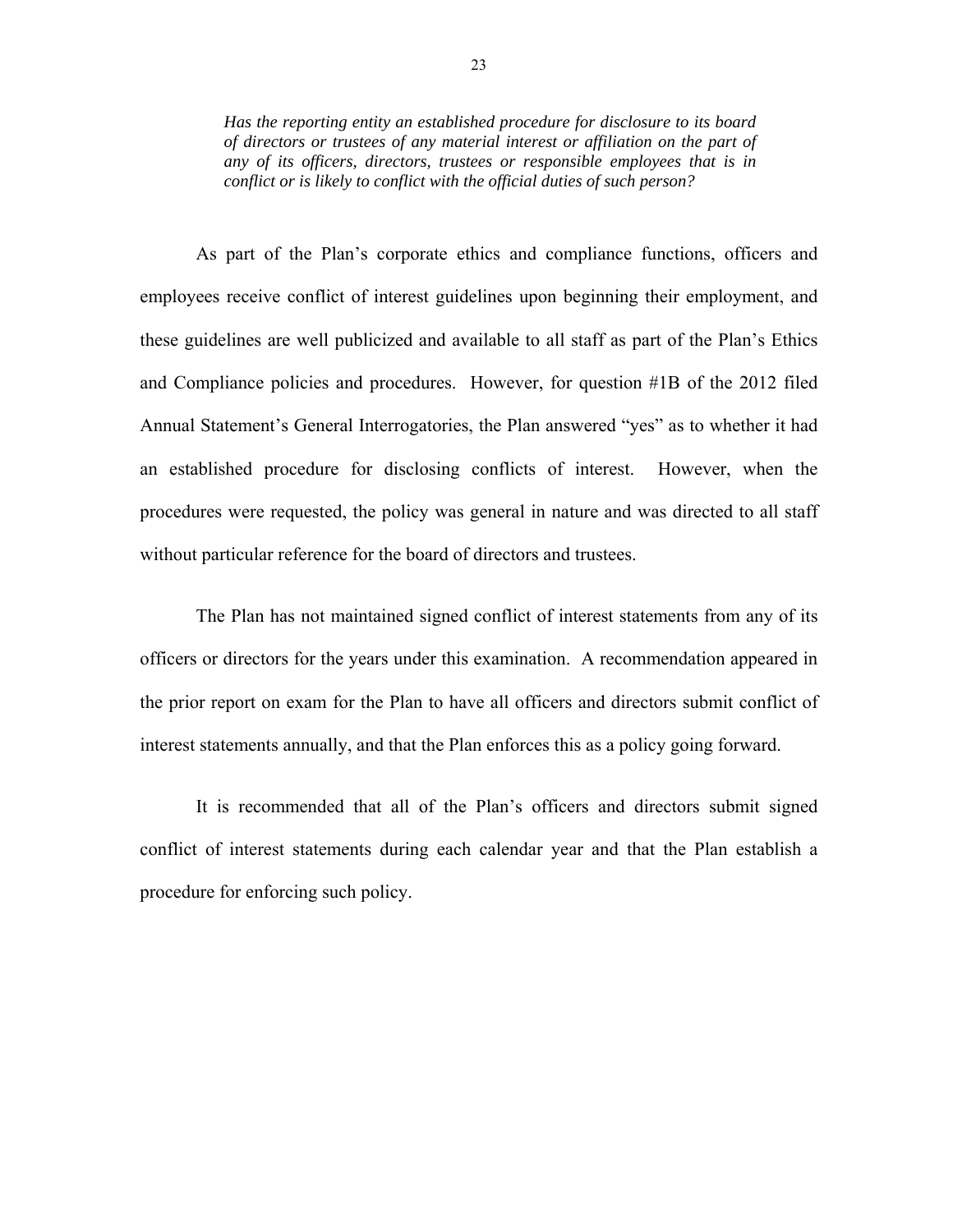#### **4. FINANCIAL STATEMENTS**

<span id="page-25-0"></span>The CPA firm of BDO USA, LLP was retained by the Touchstone to audit the Plan's combined statutory basis statements of financial position as of December 31<sup>st</sup> of each year in the examination period, and the related statutory-basis statements of operations, capital and surplus, and cash flows.

BDO USA, LLP concluded that the statutory financial statements presented fairly, in all material respects, the financial position of the Plan at the respective audit dates. Balances reported in these audited financial statements were reconciled to the corresponding years' annual statements with no discrepancies noted.

#### A. Balance Sheet

The following shows the assets, liabilities, capital and surplus as of December 31, 2012, as contained in the Plan's 2012 filed annual statement, a condensed summary of operations and a reconciliation of the capital and surplus account for each of the years under review. The examiner's review of a sample of transactions did not reveal any differences which materially affected the Plan's financial condition as presented in its financial statements contained in the December 31, 2012 filed annual statement.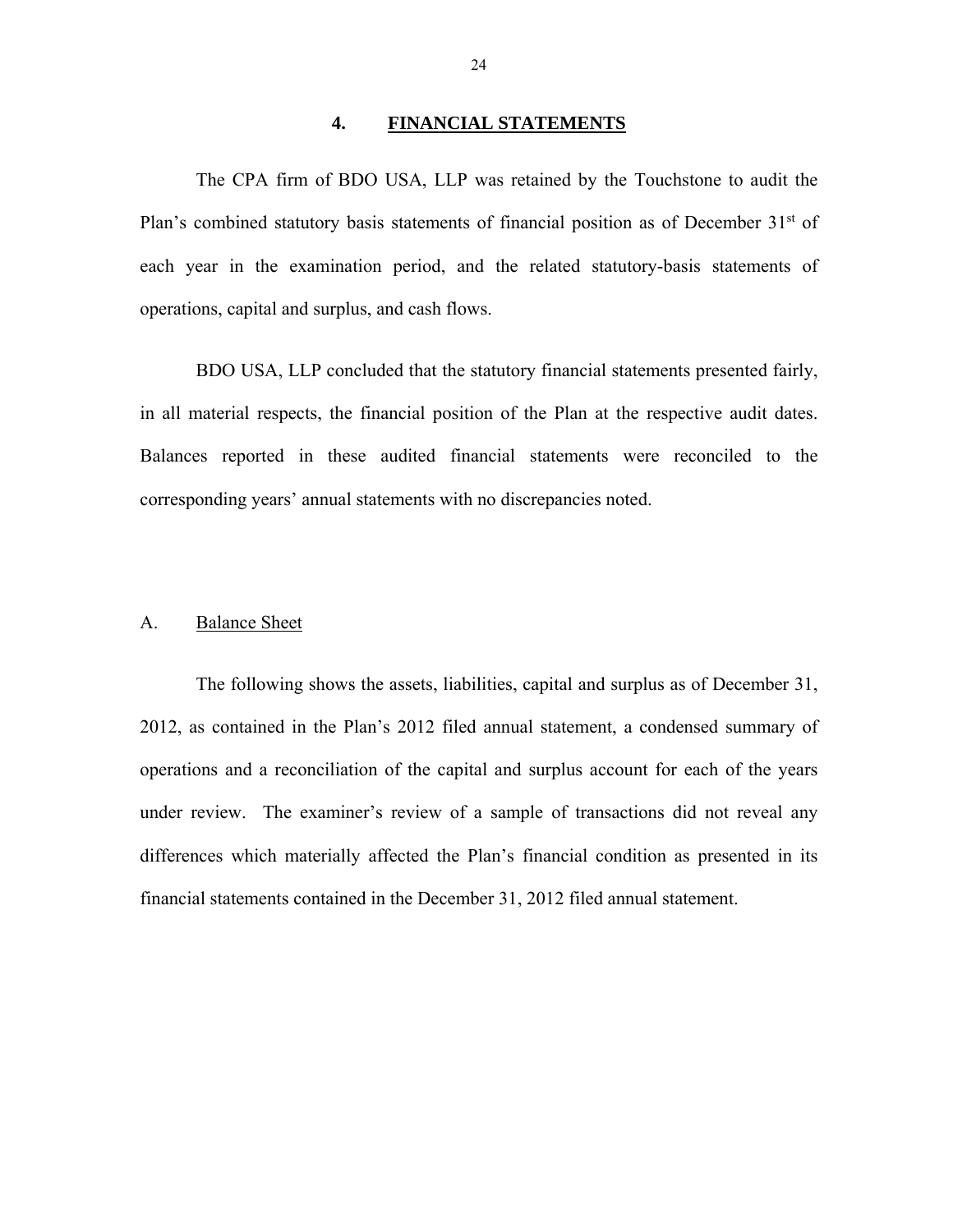| Assets                                   | Examination  | Plan                      |
|------------------------------------------|--------------|---------------------------|
| Cash and short-term investments          | \$9,935,993  | $\mathbb{S}$<br>9,935,993 |
| Accounts receivable                      | 122,729      | 122,729                   |
| Health care and other amounts receivable | 4,704,263    | 4,704,263                 |
| Total assets                             | 14,762,985   | 14,762,985                |
| Liabilities                              |              |                           |
| Unpaid claims                            | \$1,078,482  | \$1,078,482               |
| Unpaid claims adjustment expenses        | 16,666       | 16,666                    |
| Accounts payable, accrued expenses and   |              |                           |
| other liabilities                        | 8,786,961    | 8,786,961                 |
| Notes payable                            | 4,000,000    | 4,000,000                 |
| <b>Total liabilities</b>                 | 13,882,109   | 13,882,109                |
| <b>Capital and Surplus</b>               |              |                           |
| Common capital stock                     | 10           | 10                        |
| Surplus notes                            | 50,073,772   | 50,073,772                |
| NYS contingent reserve fund              | 14,890,125   | 14,890,125                |
| Unassigned funds (surplus)               | (64,083,031) | (64, 083, 031)            |
| Total capital and surplus                | 880,876      | 880,876                   |
| Total liabilities, capital and surplus   | \$14,762,985 | \$14,762,985              |

**NOTE 1**: As of December 31, 2012, the Plan's Contingent Reserve was \$14,890,125. However, as of December 31, 2012, Touchstone's capital and surplus was only \$880,876; the required Contingent Reserve was therefore impaired in the amount of \$14,009,249.

As of December 31, 2013, the Plan was determined to be impaired by \$16.4 million with a minimum capital requirement at December 31, 2013 of \$15.9 million. At this date, the Plan was insolvent with a net worth of  $\frac{\sqrt{549}}{191}$ . As of June 30, 2014, the Plan continued to be impaired by a diminished amount of  $\frac{\sqrt{549}}{11,168}$ .

**NOTE 2**: The Internal Revenue Service has not conducted any audits of the income tax returns filed on behalf of the Plan through tax year 2012. The examiner is unaware of any potential exposure of the Plan to any tax assessments and no liability has been established herein relative to such contingency.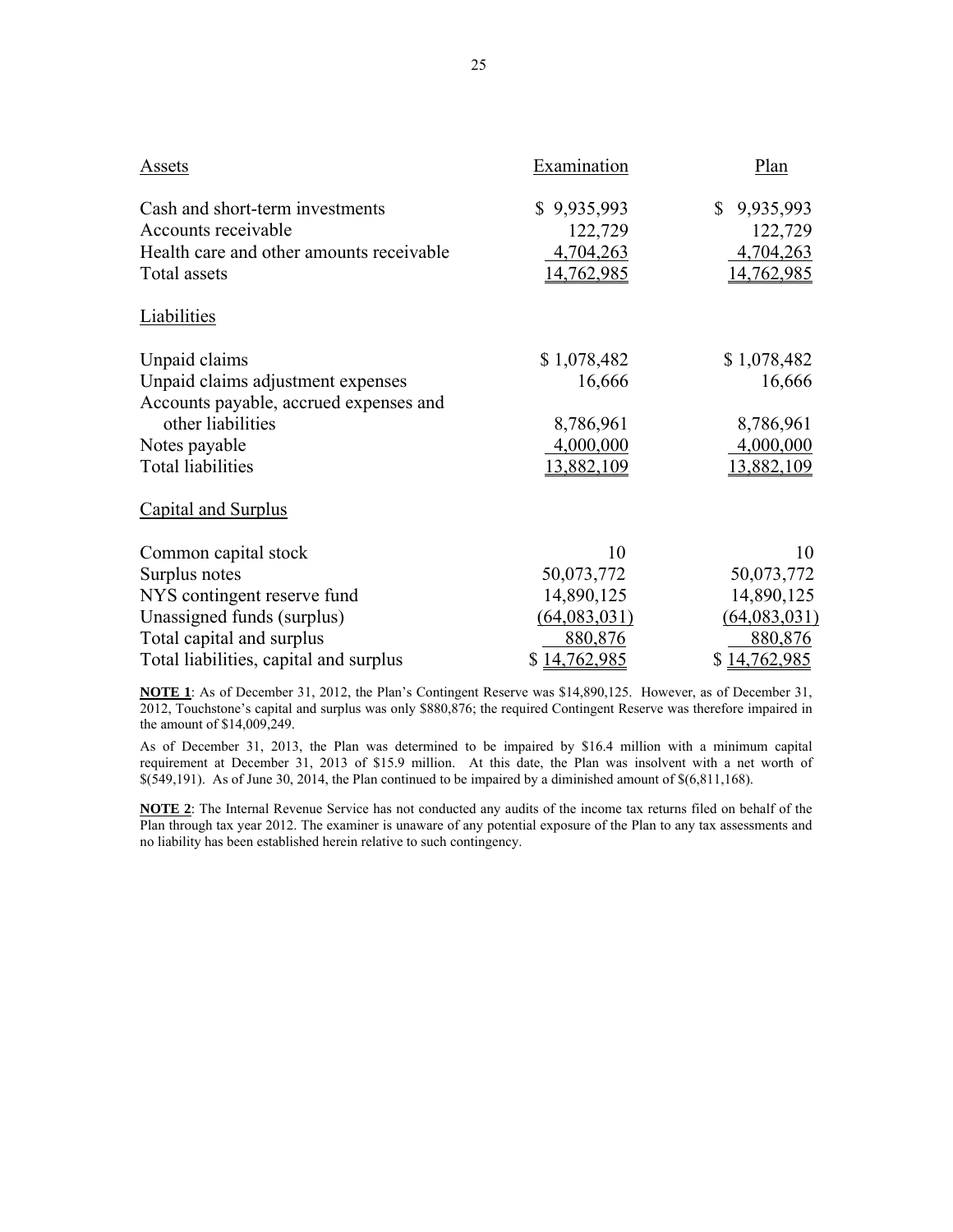# B. Statement of Revenue, Expenses and Capital and Surplus

Capital and surplus increased by \$977,959 during the four-year examination period, January 1, 2009 through December 31, 2012, detailed as follows:

# Revenue

| Net premium income                                                                             |                            |                             | \$912,966,026             |
|------------------------------------------------------------------------------------------------|----------------------------|-----------------------------|---------------------------|
| Hospital and medical expenses                                                                  |                            |                             |                           |
| Hospital/medical benefits<br>Total medical and hospital expenses                               | \$<br><u>782,475,116</u>   | 782,475,116                 |                           |
| Administrative expenses                                                                        |                            |                             |                           |
| Claims adjustment expenses<br>General administrative expenses<br>Total administrative expenses | 50,187,417<br>107,725,073  | 157,912,490                 |                           |
| Total underwriting deductions                                                                  |                            |                             | (940, 387, 606)           |
| Net underwriting loss                                                                          |                            |                             | \$<br>(27, 421, 580)      |
| Net investment income earned<br>Other losses                                                   |                            |                             | (583, 929)<br>(4,287,564) |
| Net loss                                                                                       |                            |                             | \$<br>(32, 293, 073)      |
| <b>Changes in Capital and Surplus</b>                                                          |                            |                             |                           |
| Capital and surplus, per report on examination,<br>as of December 31, 2008                     | Gains in<br><b>Surplus</b> | Losses in<br><b>Surplus</b> | \$ (97,083)               |
| Net loss<br>Change in non-admitted assets<br>Surplus paid-in                                   | \$37,373,772               | \$32,293,073<br>4,102,740   |                           |
| Net increase in surplus                                                                        |                            |                             | \$977,959                 |
| Capital and surplus, per report on examination,<br>as of December 31, 2012                     |                            |                             | \$880,876                 |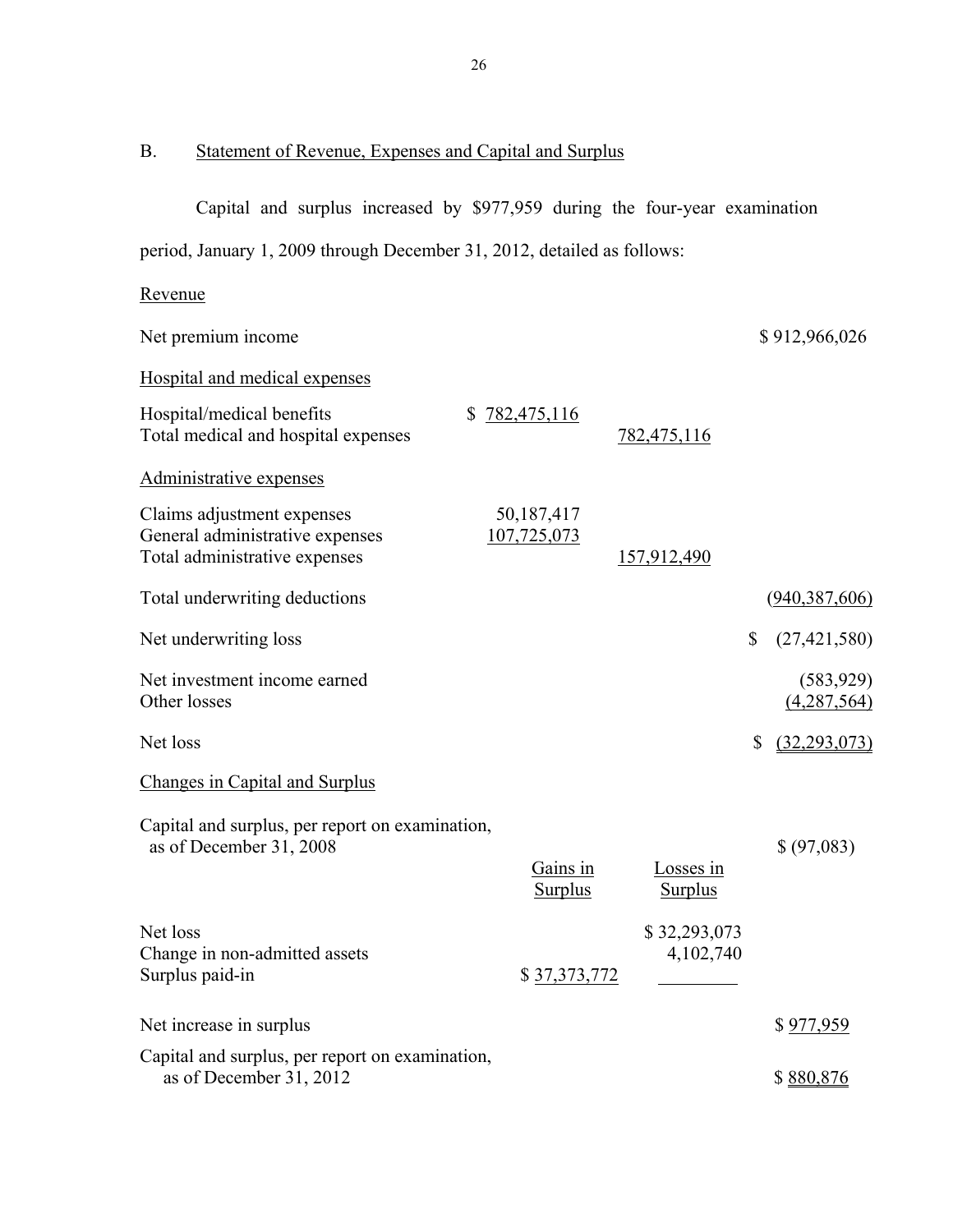#### **5. UNPAID CLAIMS**

<span id="page-28-0"></span>The examination liability of \$1,078,482 is the same as the amount reported by the Plan in its filed annual statement as of December 31, 2012. The examination analysis of the unpaid claims liability was conducted in accordance with generally accepted actuarial principles and practices and was based on statistical information contained in the Plan's internal records and in its filed annual statements as verified during the examination.

#### **6. CASH AND SHORT-TERM INVESTMENTS**

The examination asset of \$9,935,993 is the same amount reported by the Plan in its filed annual statement as of December 31, 2012.

An escrow deposit has been established including the funds held in accordance with the provisions of Part 98-1.11(f) of the Administrative Rules and Regulations of the New York Department of Health (10 NYCRR 98-1.11(f)).

### **7. LEGAL CONTINGENCIES**

On February 2, 2012, Montefiore Medical Center ("Montefiore") began litigation proceeding against Touchstone. The claim alleges Touchstone breached its contract for claims payments to Montefiore in the amount of \$4.4 million.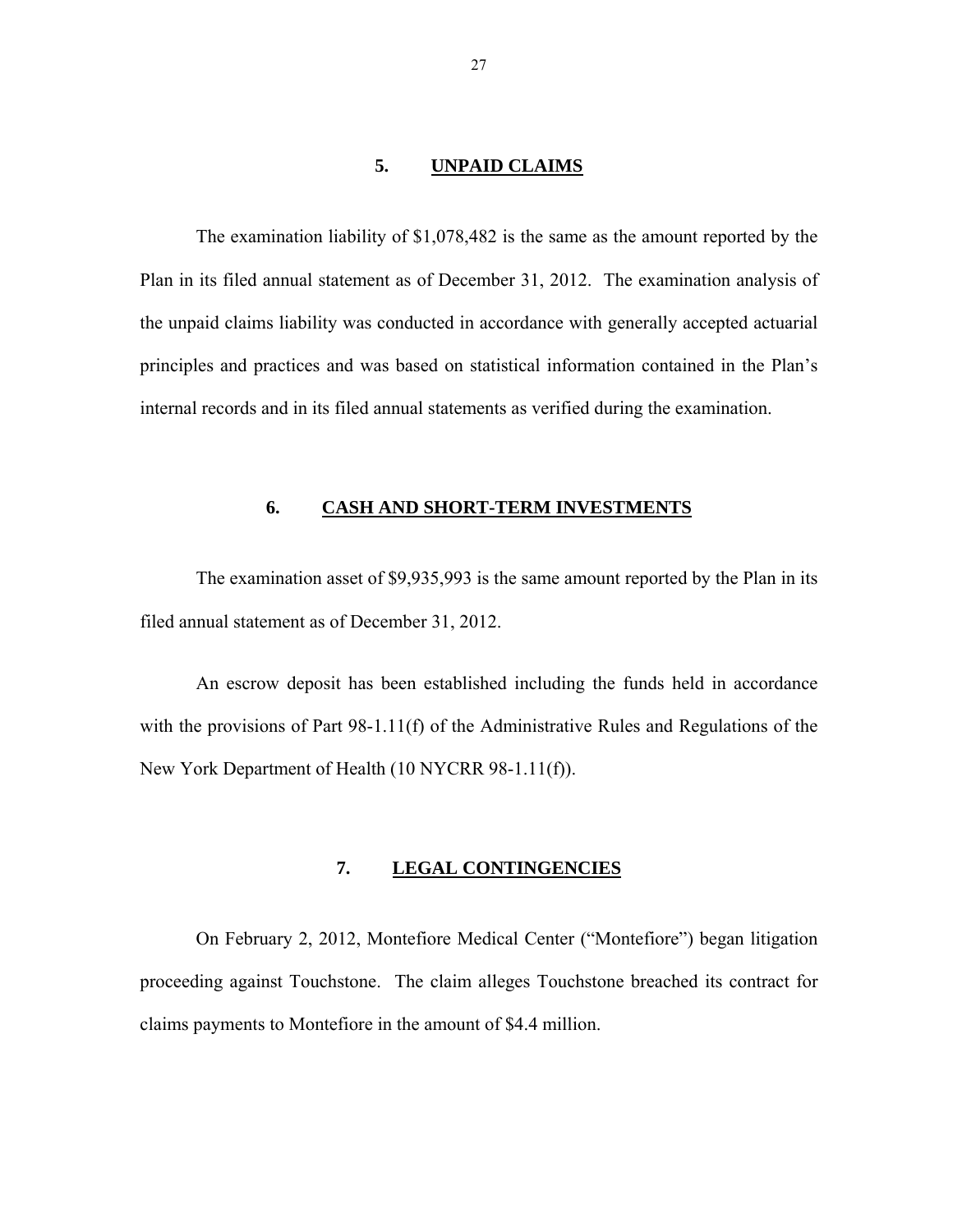<span id="page-29-0"></span>Touchstone's legal exposure in the Montefiore action is partly mitigated as a result of its risk-transfer agreement with Healthcare Partners, where, after October 1, 2010, Touchstone transfers financial risk for the claims payments alleged in the Montefiore action. Claims arising before October 1, 2010, are the responsibility of Touchstone.

As of December 31, 2012, Touchstone denies any liability related to Montefiore's action and has retained counsel to defend its interests. A reserve related to the Montefiore action had not been established at December 31, 2010, however, a reserve in the amount of \$600,000 (\$450,000 for pending settlement payments and \$150,000 for hospital claims previously denied by HCP) was subsequently established (See Item 8 below).

#### **8. SUBSEQUENT EVENTS**

Touchstone has presented the Department with a plan to come into full compliance with the Contingent Reserve requirements of Parts 98-1.11(d) and (e) of the Administrative Rules and Regulations of the New York Department of Health (10 NYCRR 98-1.11). At June 30, 2014, the Plan remained impaired, and as of that date the impairment was \$6,811,168.

Additionally, it should be noted that Touchstone has, subsequent to this examination date, estimated its legal liability with regard to the Montefiore action to be \$600,000. The estimate is comprised of \$450,000 in pending settlement payments and a separate reserve of \$150,000 for claims subject to an independent party's review of hospital claims previously denied by HCP on behalf of Touchstone.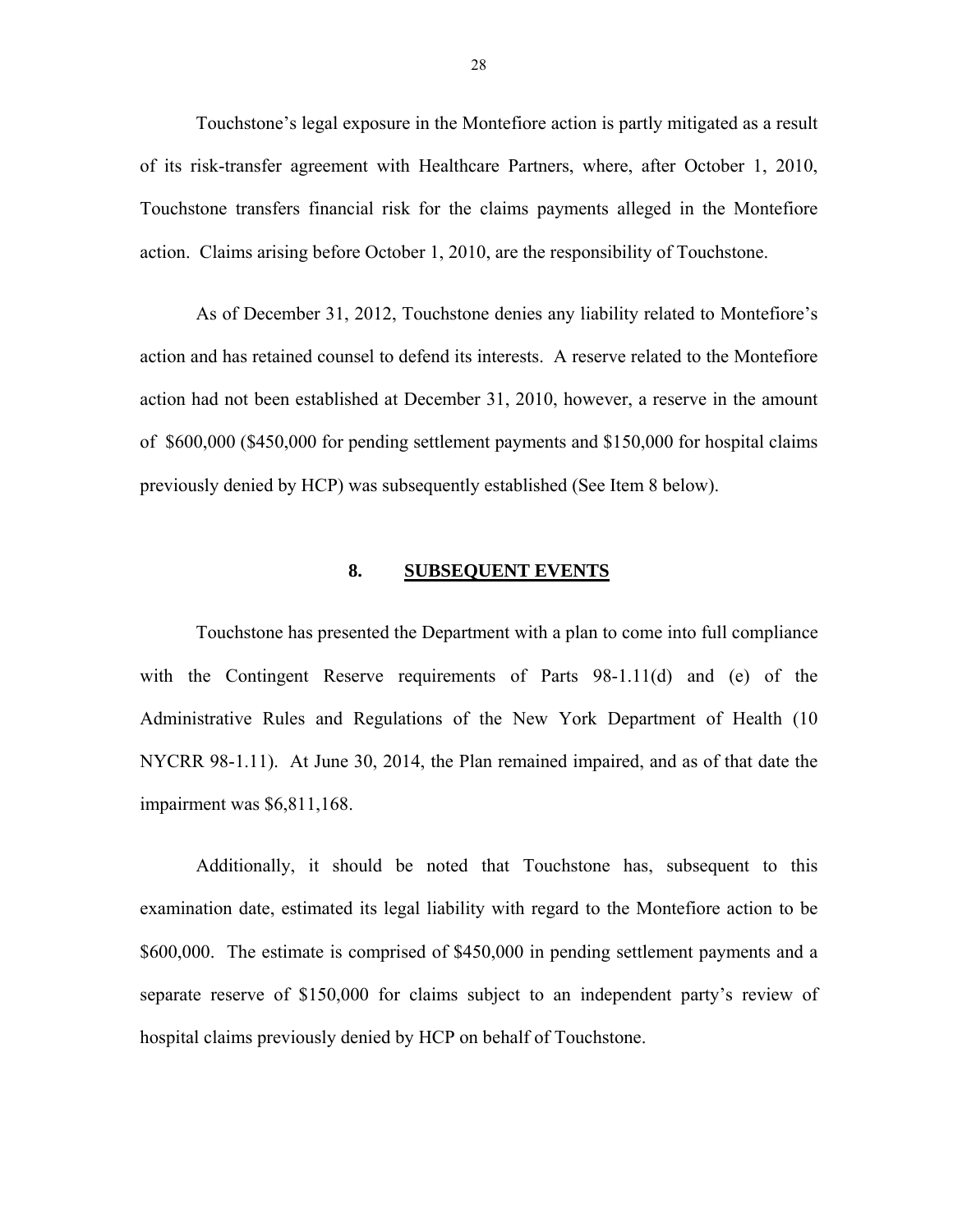In November 2013, the Company's Parent issued an additional Section 1307 loan to the Company. In an equity exchange, the Company received a \$6 million Surplus Note according to the terms of an agreement between the Parent, the Company, and an investor.

Subsequent to the examination period, the Plan has seen a change in management. Two key executive officers, the Chief Executive Officer and the Chief Financial Officer, have each resigned, and left the company in 2014. As of this writing, both positions were filled.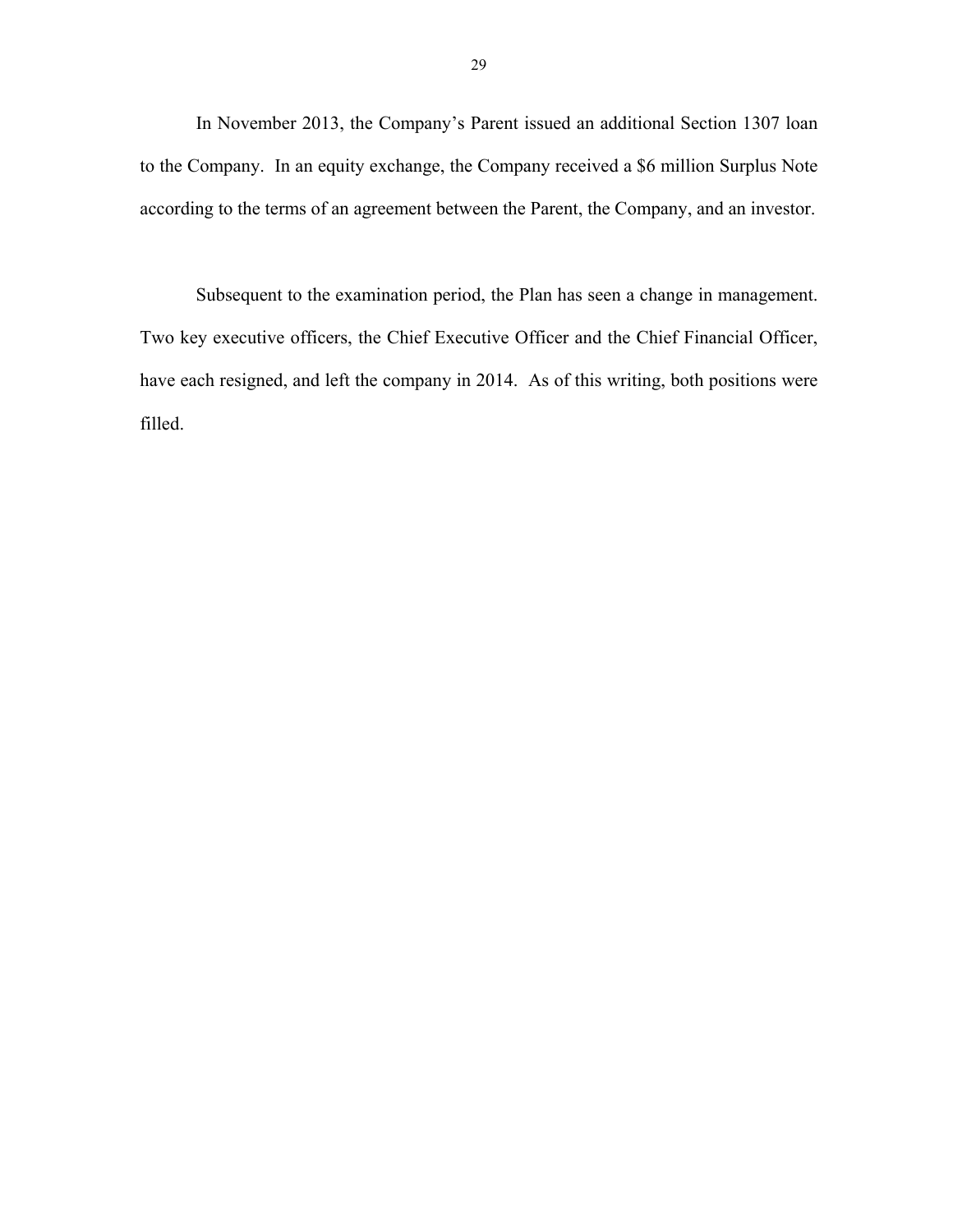**9. COMPLIANCE WITH PRIOR REPORT ON EXAMINATION** 

The prior combined financial and market conduct report on examination contained fifty-one (51) comments and recommendations detailed as follows (page numbers refer to the prior report on examination).

#### **ITEM NO. PAGE NO.**

#### **Insolvency**

1. This examination has determined the HMO to be insolvent in the amount of \$(14,111,264), and its contingent reserve fund of \$6,954,197, required by Parts 98-1.11(d) and (e) of the Administrative Rules and Regulations of the Health Department, to be impaired in the amount of \$(21,065,461) as of December 31, 2008. 1, 27, 44

> As of September 30, 2011, subsequent to the examination date, the HMO reported itself solvent in the amount of \$1,608,135, however, its contingent reserve fund of \$16,682,521, required by Parts 98-1.11(d) and (e) of the Administrative Rules and Regulations of the Health Department, remained impaired, in the amount of \$(15,074,386).

*The Plan has not complied with this recommendation.* 

Facilitation of the Examination

2. It is recommended that the HMO improve its procedures for facilitating the examination process. 4

*The Plan has complied with this recommendation.* 

3. It is also recommended that the documentation provided be complete and that it also be provided in a timely manner. 4

*The Plan has complied with this recommendation.* 

Management and Controls

4. It is recommended that the HMO comply with its By-Laws and have Board of Directors' meetings at least once a quarter. 6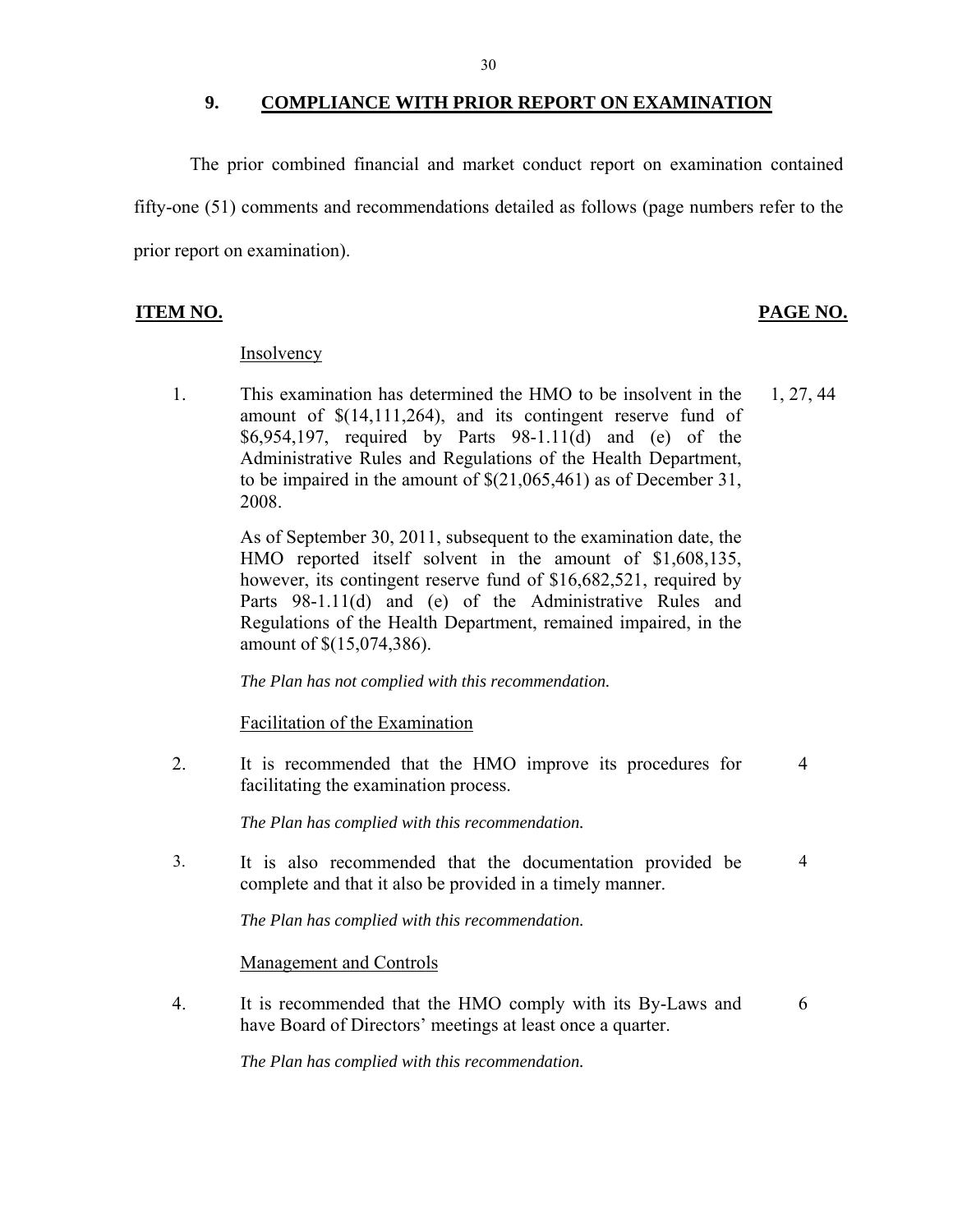#### **ITEM NO. PAGE NO. PAGE NO.**

#### Management and Controls (Cont'd)

authorization approval requirements of Section 1411 of the New York Insurance Law. 5. It is recommended that the HMO comply with the investment

*The Plan has complied with this recommendation.* 

6. It is recommended that the HMO formalize and document the 7 discussion, and the approval of all of its investment decisions.

*The Plan has complied with this recommendation.* 

7. It is recommended that the HMO comply with its Investment 8 Policy by submitting it to the Board of Directors annually, for its review and approval.

*The Plan has complied with this recommendation.* 

Circular Letter No. 9 (1999) - Adoption of Procedure Manuals

8. It is recommended that the HMO's Board comply with the 9 requirements of Circular Letter No. 9 (1999) by obtaining the required certifications on an annual basis.

*The Plan has complied with this recommendation.* 

#### Holding Company System

9. It is recommended that the HMO accurately report all 11 information in its filed annual statement.

*The Plan has complied with this recommendation.* 

10. It is recommended that the HMO comply with the 13 requirements of Part 98-1.10(c) of the Administrative Rules and Regulations of the New York Department of Health by executing a formal written agreement with any entity within its holding company system and by submitting the agreement to the Commissioner of Health and the Superintendent of Insurance for their prior approval for any transaction with a member of its holding company system involving five percent or more of its admitted assets at last year-end.

*The Plan has complied with this recommendation.* 

7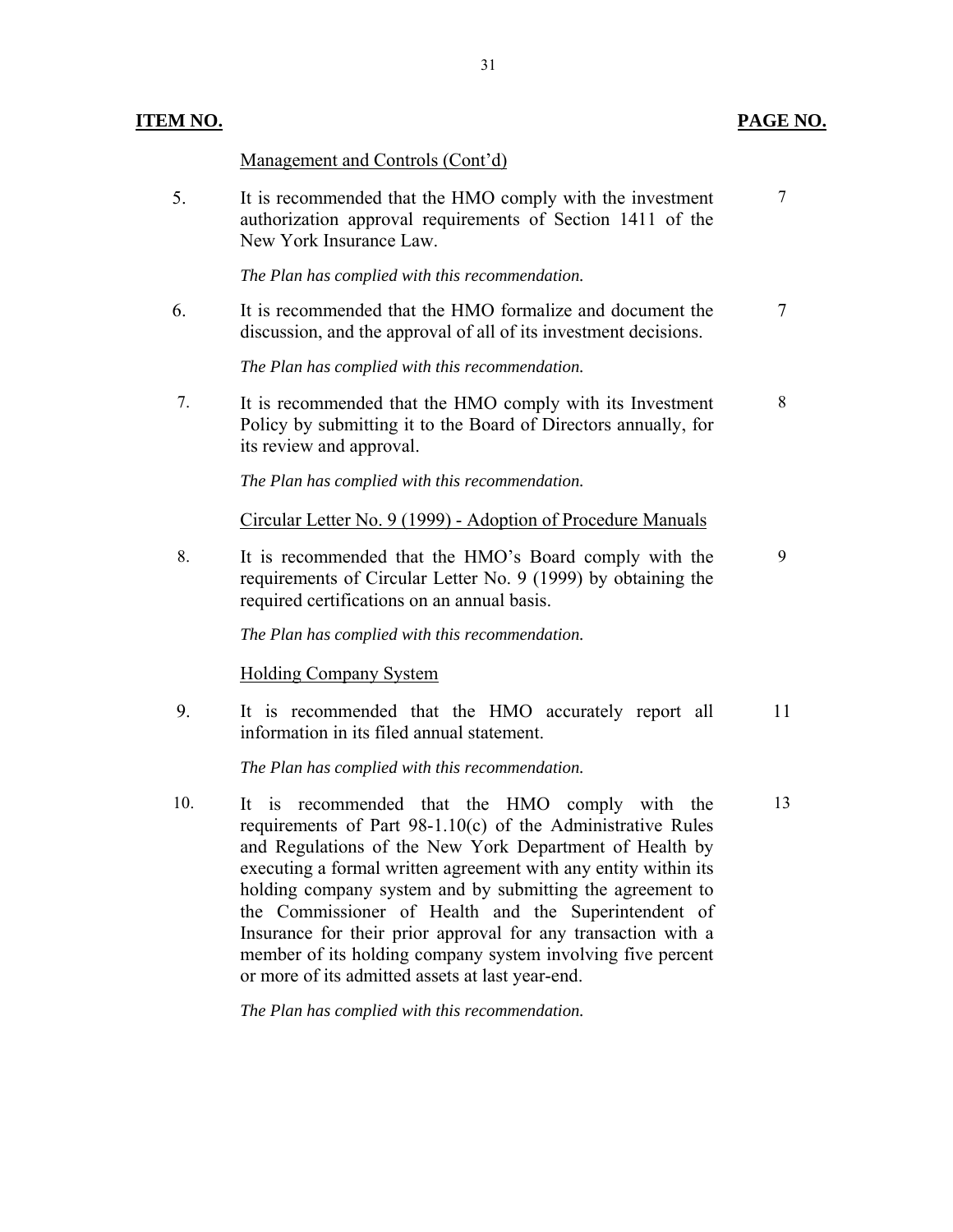#### Holding Company System (Cont'd)

11. It is recommended that the HMO comply with the requirements of Part 98-1.10(c) of the Administrative Rules and Regulations of the Health Department and file its tax allocation agreement with the Superintendent for approval. 14

*The Plan has complied with this recommendation.* 

12. It is also recommended that the HMO comply with the requirements of Department Circular Letter No. 33 (1979) by entering into a formal tax allocation agreement with its Parent, Touchstone Health Partnership, Inc., and other members of its holding company system, by filing such tax allocation agreement with the Department. 14

*The Plan has complied with this recommendation.* 

#### Section 1307 Loans

13. It is recommended that the HMO comply with the requirements of Section 1307(d) of the New York Insurance Law and by not directly, nor indirectly make any agreement for any borrowing pursuant to this Section unless such agreement has been submitted in writing to the Department and approved by the Superintendent. 15

*The Plan has complied with this recommendation.* 

14. It is recommended that the HMO comply with the requirements of Section 1307(c) of the New York Insurance Law and include a footnote for all outstanding Section 1307 loans and their respective interest amounts in its filed annual statements. 15

*The Plan has complied with this recommendation.* 

15. It is recommended that the HMO accurately report the amount of Surplus Notes in its filed New York Data Requirements. 16

> *The Plan has not complied with this recommendation. A similar recommendation appears in this report.*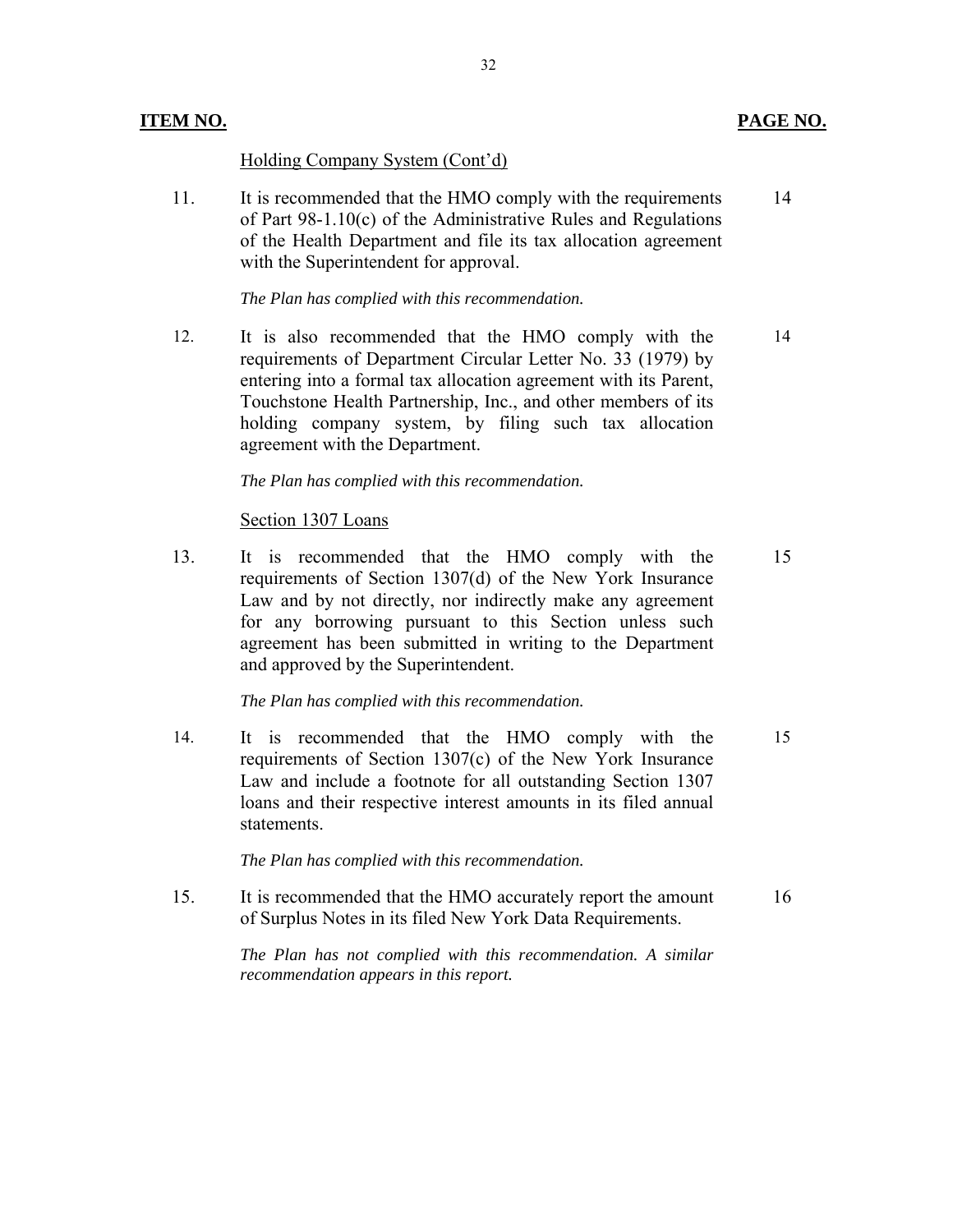#### Disaster Response and Business Continuity Plan

16 requirements of Circular Letter No. 2 (2008) and file its Disaster Response Plan, Disaster Response Questionnaire, and Business Continuity Plan Questionnaire on an annual basis with the Department. 16. It is recommended that the HMO comply with the

*The Plan has complied with this recommendation.*

#### Fraud Plan

17. It is recommended that the HMO comply with Part 98-1.21(a) 17 of the Administrative Rules and Regulations of the Department of Health and implement a plan for the detection, investigation and prevention of fraudulent activities and file such plan with the commissioner of the Department of Health.

*The Plan has complied with this recommendation.* 

#### Abandoned Property Report

18. It is recommended that the HMO comply with the abandoned 18 property filing guidelines of The Handbook for Reporters of Unclaimed Funds and file the respective abandoned property report annually.

*The Plan has complied with this recommendation.* 

#### Record Retention Policy

19. It is recommended that the HMO establish and implement a 18 formal record retention plan in compliance with the requirements of Department Regulation No. 152.

*The Plan has complied with this recommendation.* 

20. It is recommended that the HMO comply with the 19 requirements of Department Regulation No. 152 and maintain all required records for a minimum of six calendar years from their creation.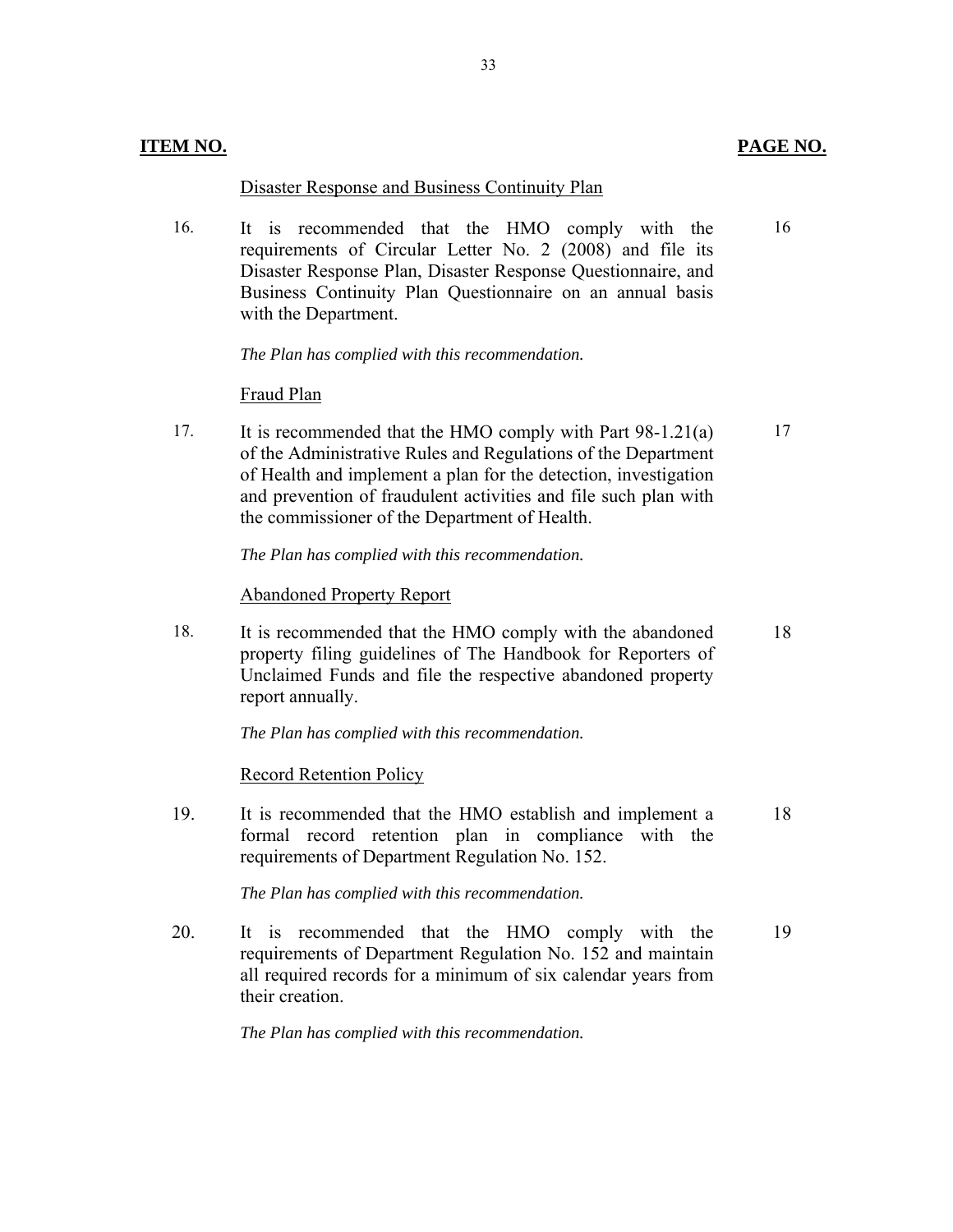21. It is again recommended that the HMO comply with the 20 requirements of Department Regulation No. 152 and maintain all required records for a minimum of six calendar years from their creation.

*The Plan has complied with this recommendation.* 

#### Custodial Agreement 20

22. It is recommended that the HMO execute and implement a formal custodial agreement with Barclays Wealth. Subsequent to the examination date, the HMO closed the Barclays Wealth account.

*The Plan has complied with this recommendation.* 

#### Conflict of Interest Policy

23. It is recommended that, as a good business practice, all officers 21 and directors of the HMO submit signed conflict of interest forms on an annual basis, and that the HMO establish a procedure for enforcing such policy.

> *The Plan has not complied with this recommendation. A similar recommendation appears in this report.*

#### Accounts and Records

24. It is recommended that the HMO accurately report its claim 22 count and prompt payment interest amounts in Schedule H, Section 3 of its filed New York Data Requirements.

> *For the examination period, the Plan was not required to file Schedule H due to its capitation agreement with HCP.*

25. It is recommended that the HMO accurately report the 22 amounts of its claims paid during the year on Schedule H, Section 3 and on Schedule F, Section 3 of its filed New York Data Requirements.

> *For the examination period, the Plan was not required to file Schedule H due to its capitation agreement with HCP.*

22 information in Schedule H, Section 3 of its filed New York Data Requirements. 26. It is recommended that the HMO include all requisite

> *For the examination period, the Plan was not required to file Schedule H due to its capitation agreement with HCP.*

### **PAGE NO. ITEM NO. PAGE NO.**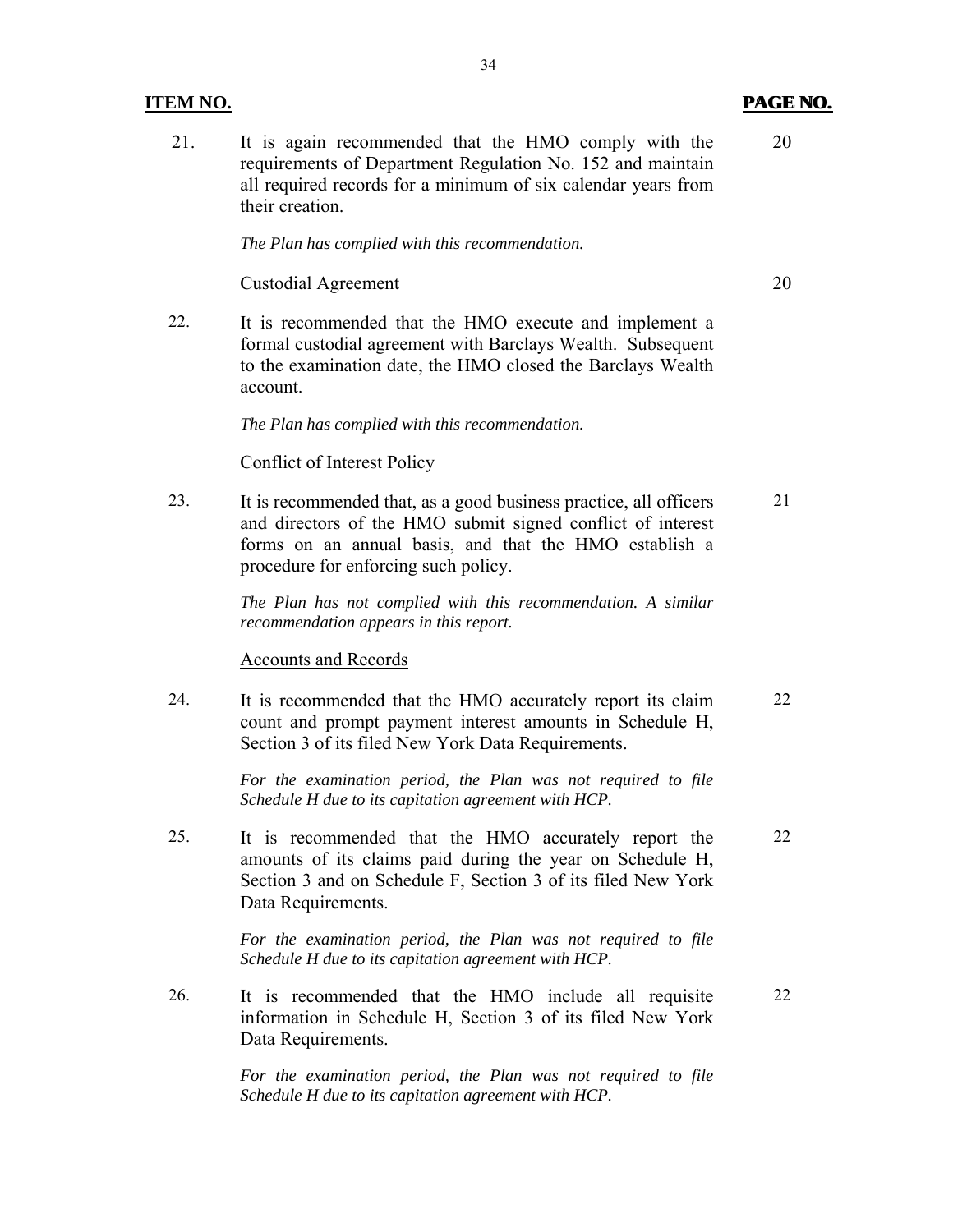#### Accounts and Records (Cont'd)

"segregation of duties" into appropriate job functions in order to ensure that the HMO's assets are safeguarded and its liabilities are properly authorized and recorded. 27. It is recommended that the HMO incorporate the principle of *The Plan has not complied with this recommendation. A similar recommendation appears in this report.*  28. It is recommended that the HMO revise all authorized 23 signature lists to include only those individuals who possess signatory rights. *The Plan has complied with this recommendation.*  29. It is further recommended that this list be updated whenever a 23 change of authorized signatories is made. *The Plan has complied with this recommendation.*  30. It is recommended that the HMO file its annual statement in 24 accordance with the NAIC Annual Statement Instructions, by completing and attaching Schedule Y to its filed annual statements. *The Plan has complied with this recommendation.*  31. It is recommended that the HMO revises the footnote 24 instruction that appears in Schedule J of its New York Data Requirements, so that it provides correct information. *The Plan has complied with this recommendation.*  32. It is recommended that the HMO accurately report the amount 24 of Surplus Notes in its filed New York Data Requirements. *The Plan has not complied with this recommendation. A similar* 

33. It is recommended that the HMO accurately report all 25 information in its filed annual statement.

*The Plan has complied with this recommendation.* 

*recommendation appears in this report.* 

34. It is recommended that the HMO accurately report commission 25 expenses in its filed New York Data Requirements.

> *The Plan has not complied with this recommendation. A similar recommendation appears in this report.*

### **PAGE NO. ITEM NO. PAGE NO.**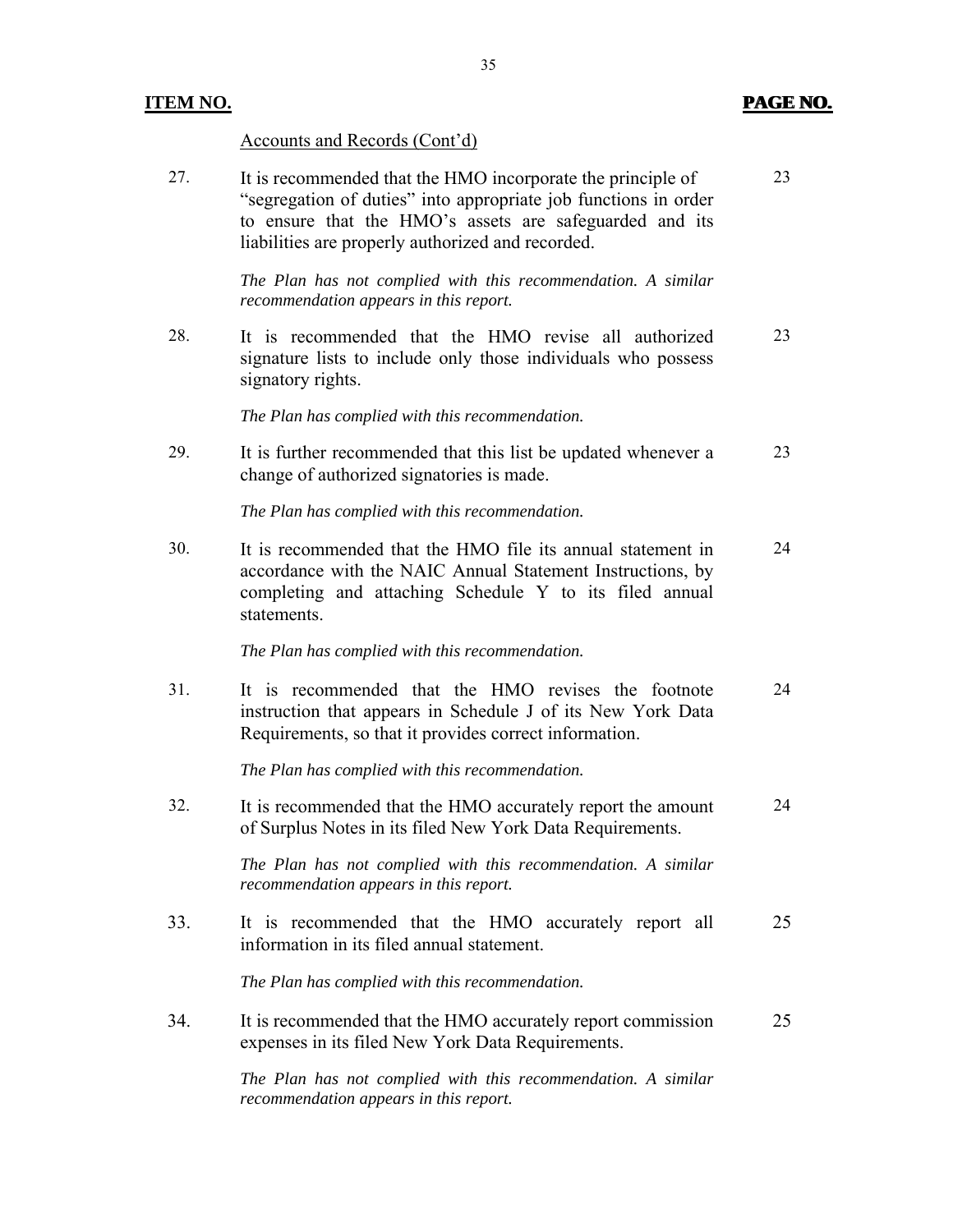#### Accounts and Records (Cont'd)

35. It is recommended that the HMO comply with the 26 requirements of Section 101.4(c) of Department Regulation No. 164 by implementing a contract for all applicable risksharing arrangements.

#### *The Plan has complied with this recommendation.*

36. It is also recommended that the HMO comply with 26 requirements of Section 101.4(c) of Department Regulation No. 164 by filing all applicable risk sharing arrangements with the Department for approval.

*The Plan has complied with this recommendation.* 

#### Cash, Cash Equivalents and Short-Term Investments

37. It is recommended that the HMO closely monitor its 31 investment activity in order to maintain compliance with the applicable section of Article 14 of the New York Insurance Law.

*The Plan has complied with this recommendation.* 

38. It is recommended that the HMO withdraw the cash from the 31 Cayman Islands Sweep Account and deposit the same in a bank or financial institution which is under the jurisdiction of the U.S. or State government.

> Subsequent to the examination date, the HMO provided documentation indicating that the Cayman Island Sweep Account was closed in 2009.

*The Plan has complied with this recommendation.* 

New York State Contingent Reserve Fund

39. It is recommended that the HMO accurately report the amount 32 of contingent reserve in its filed annual statement.

*The Plan has complied with this recommendation.* 

Prepaid Expenses

40. It is recommended that the HMO report assets in accordance 33 with the requirements of SSAP No. 29.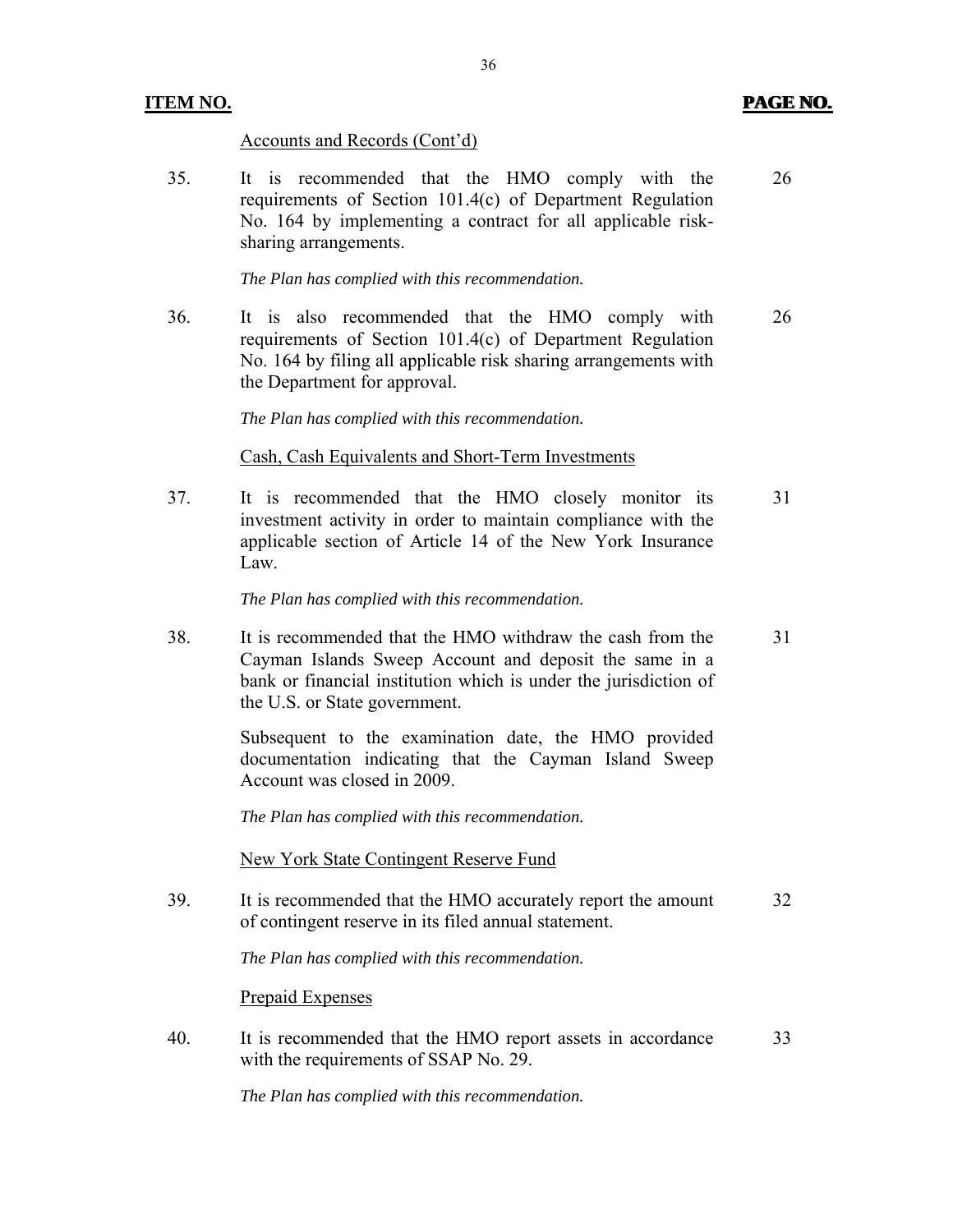#### **ITEM NO. PAGE NO.**

Claims Processing

41. It is recommended that the HMO review the accuracy of the 35 paid claims amount as reported in its filed 2008 New York Data Requirements.

> *Due to its global risk capitation contract with HCP, the Plan does not report claims paid amounts.*

42. It is again recommended that the HMO improve its procedures 35 to facilitate the examination and provide requested documentation. Subsequent to the examination date, the HMO provided documentation resolving the difference.

> *Due to its global risk capitation contract with HCP, the Plan does not report claims paid amounts.*

#### Prompt Pay Requirements

43. It is recommended that the HMO takes steps to monitor and 37 improve its timely payment of claims, in accordance with the timeframe mandated by CMS.

> *Due to its global risk capitation contract with HCP, the Plan delegates the payment of claims by risk transfer.*

44. It is recommended that the HMO revise its methodology for 37 determining interest payment, so that all claims eligible for interest payment are paid regardless of the interest amount to be paid.

> *Due to its global risk capitation contract with HCP, the Plan delegates the payment of claims by risk transfer.*

#### Complaints

45. It is recommended that the HMO establish and maintain a 38 complaint log in compliance with the requirements of Department Circular Letter No. 11 (1978).

*The Plan has complied with this recommendation.* 

Explanation of Benefits Statement

46. It is recommended that the HMO revise its explanation of 40 benefits statements to comply with the requirements of Sections 3234(b)(6) and (7) of the New York Insurance Law.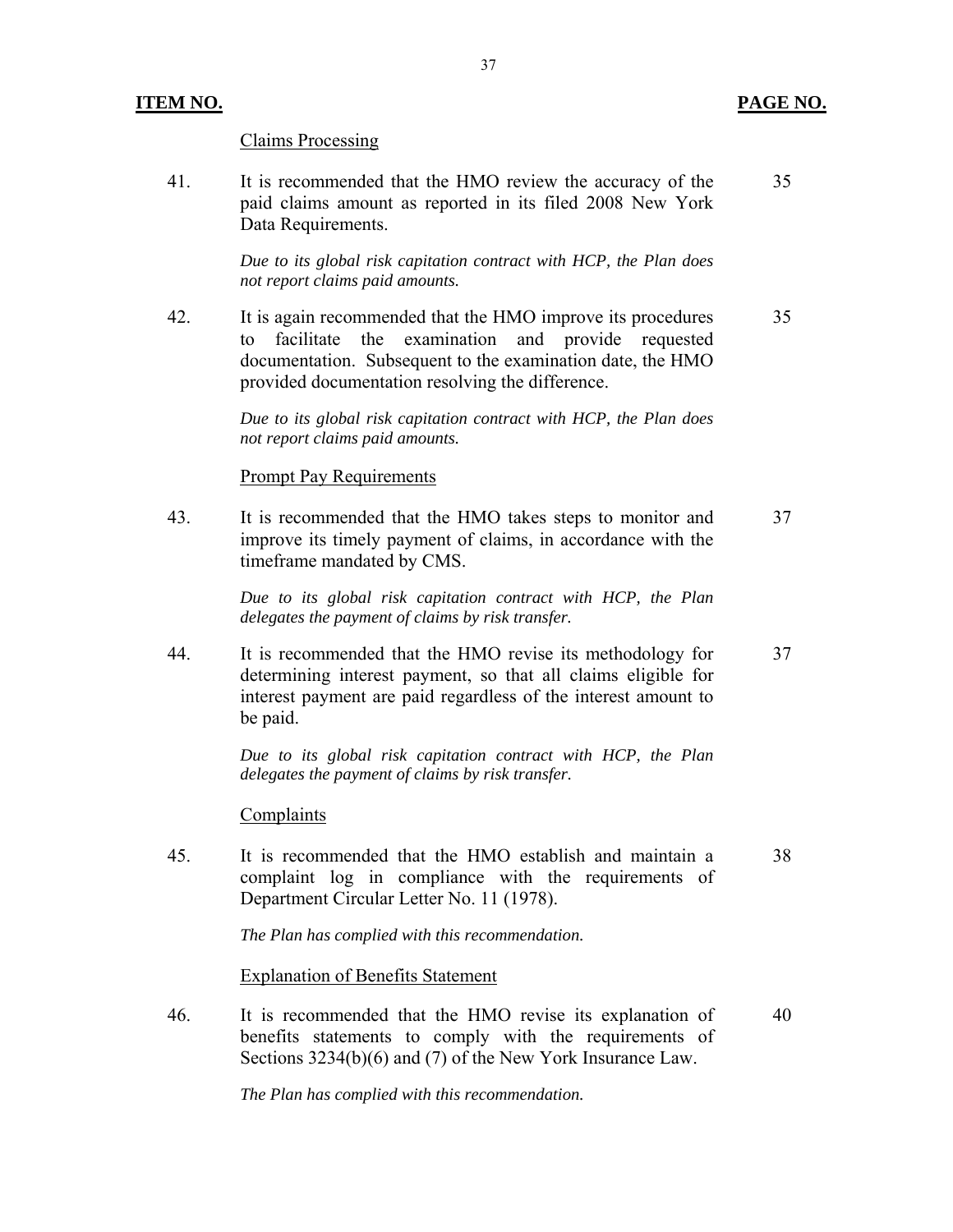#### Explanation of Benefits Statement (Cont'd)

47. It is also recommended that the HMO revise its explanation of 40 benefits statements to include the explanation for denials as required by CMS' Medicare and Managed Care Manual.

38

Subsequent to the examination, the HMO reported that with the migration to the new claims platform in June 2009, it has been compliant with the text of denial messages, as well as appeal rights as approved by CMS. The HMO provided the examiner with a revised EOB indicating its compliance with said requirements.

*The Plan has complied with this recommendation.* 

#### Broker Commissions

48. It is recommended that the HMO include in its broker 41 agreement a provision which reflects the commission limitation mandated by Section 52.42(e) of Department Regulation No. 62.

*The Plan has complied with this recommendation.* 

49. It is also recommended that the HMO comply with Section 41 52.42(e) of Department Regulation No. 62 and limit its payment of commissions to brokers to no more than 4% of premiums.

*The Plan has complied with this recommendation.* 

Quality Management Program

50. It is recommended that, as a good business practice, the HMO 43 acquire and maintain required detailed information pertaining to all policies issued by the HMO.

*The Plan has complied with this recommendation.* 

51. It is also recommended that, as a good business practice, 44 management of the HMO approve and sign all policies issued by the HMO.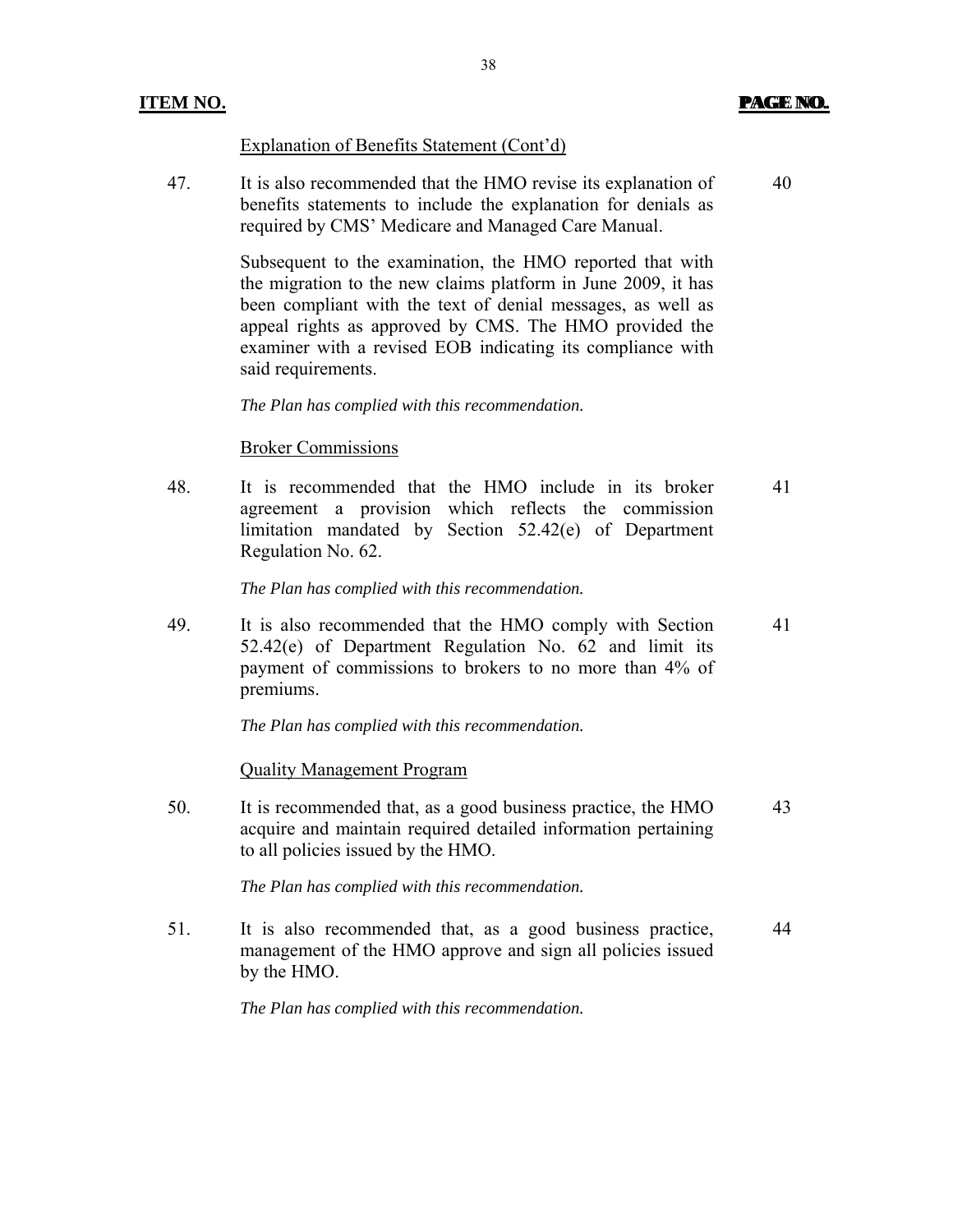#### **10. SUMMARY OF COMMENTS AND RECOMMENDATIONS**

#### **ITEM**

#### **PAGE NO.**

#### 1. Impairment

Parts 98-1.11(e) of the Administrative Rules and Regulations of the New York Department of Health 10 NYCRR 98-1.11 require the Plan to maintain a Contingent Reserve. As of December 31, 2012, the Plan's Contingent Reserve was \$14,890,125. However, as of December 31, 2012, Touchstone's capital and surplus was only \$880,876; the required Contingent Reserve was therefore impaired in the amount of \$14,009,249. 2, 25, 28

The Plan's financial condition deteriorated in 2013 and it was insolvent in the amount of \$(549,191) as of December 31, 2013. The Plan's required Contingent Reserve at December 31, 2013 was \$15.9 million, and it was therefore impaired by \$16.4 million, as of that date. The Plan was still impaired as of June 30, 2014, although the magnitude of the impairment decreased and was \$6,811,168, as of that date.

#### 2. Management and Controls

- i. It is recommended that the Plan seek to employ additional resources to address the audit and compliance needs of the Plan, including adding personnel to perform internal audits, to conduct compliancerelated activities and to exercise oversight over delegated entities. 10
- ii. It is recommended that Touchstone develop a comprehensive corrective action plan to address the oversight needed regarding the activities of Health Care Partners and any other delegated entities on behalf of the Plan. 11
- iii. It is also recommended that such comprehensive corrective action plan include goals, roles and responsibilities of assignees, parameters to measure goal attainment, and steps for remediation of deficiencies when identified for any vendor, now or in the future, who accepts global risk from the Plan. 11

#### 3. Accounts and Records

i. It is recommended that Touchstone segregates responsibilities for application-level controls surrounding its accounting and reporting application, and assign product ownership and administration to an IT administrator. 17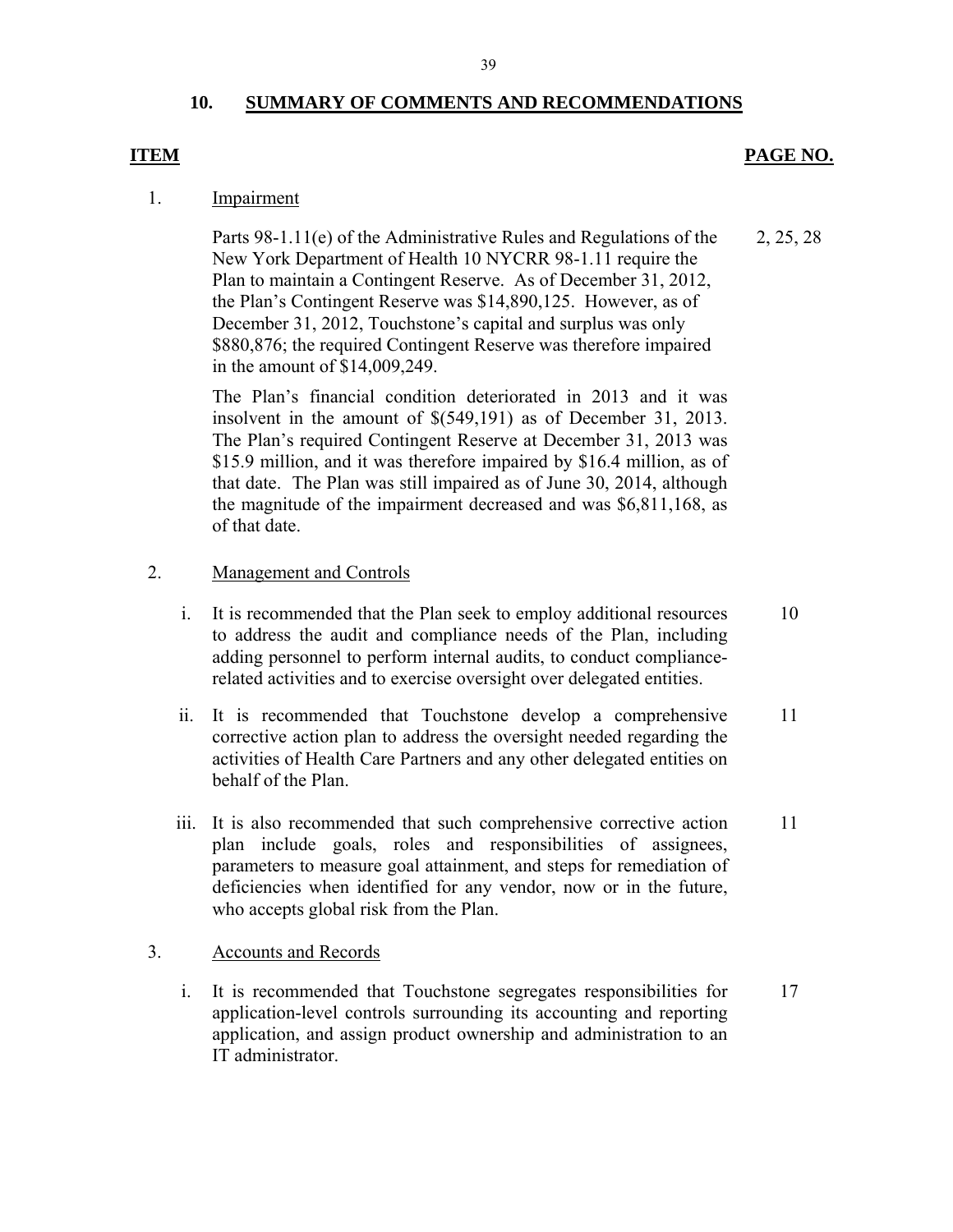#### **ITEM** PAGE NO.

#### Accounts and Records (Cont'd)

- ii. It is further recommended that Touchstone establishes roles and responsibilities designed to segregate duties between the IT operations of the Plan and its business units to reduce the possibility that critical processes are compromised. 17
- iii. It is recommended that Touchstone discloses and presents all financial information completely and accurately in its financial reports and exhibits, including validated financial data received from third-party vendors. 19
- iv. It is also recommended that Touchstone resubmits its December 31, 2012 New York Data Requirements, with the corrected Exhibit #13 – Part B, to the Department. 19
- v. It is recommended that the Plan complies with the requirements of Section 1307(c) of the New York Insurance Law by including a footnote for all outstanding Section 1307 loans and their respective interest amounts in its filed annual and quarterly statements. 21
- vi. It is recommended that the Plan revises its footnote at the bottom of Schedule J of the New York Data Requirements so that it accurately corresponds with the information on the Plan's annual statement "Report 1 – Part-B: Liabilities, Capital and Surplus". 21
- vii. It is recommended that Touchstone secure SOC1 (SSAE 16 or its equivalent) reports for all significant external service providers, including HeavyWater, LTD, on an annual basis. 22
- viii. It is recommended that all of the Plan's officers and directors submit signed conflict of interest statements during each calendar year and that the Plan establish a procedure for enforcing such policy. 23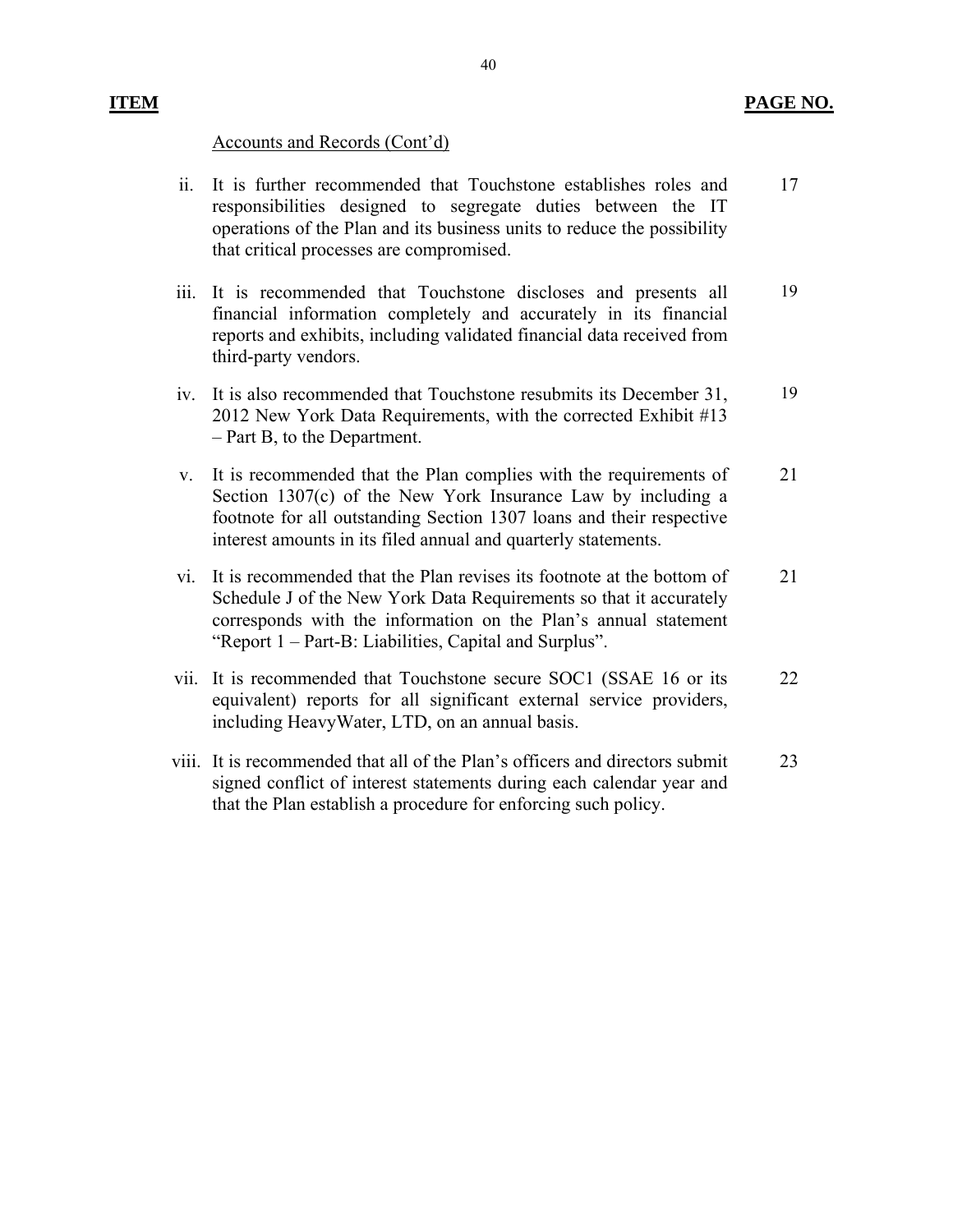Respectfully submitted,

 $\frac{|S|}{|S|}$ Andre Blackman Associate Insurance Examiner

STATE OF NEW YORK ) )SS.  $\lambda$ COUNTY OF NEW YORK)

ANDRE BLACKMAN, being duly sworn, deposes and says that the foregoing report submitted by him is true to the best of his knowledge and belief.

> $/S/$ Andre Blackman

Subscribed and sworn to before me

this day of 2014.